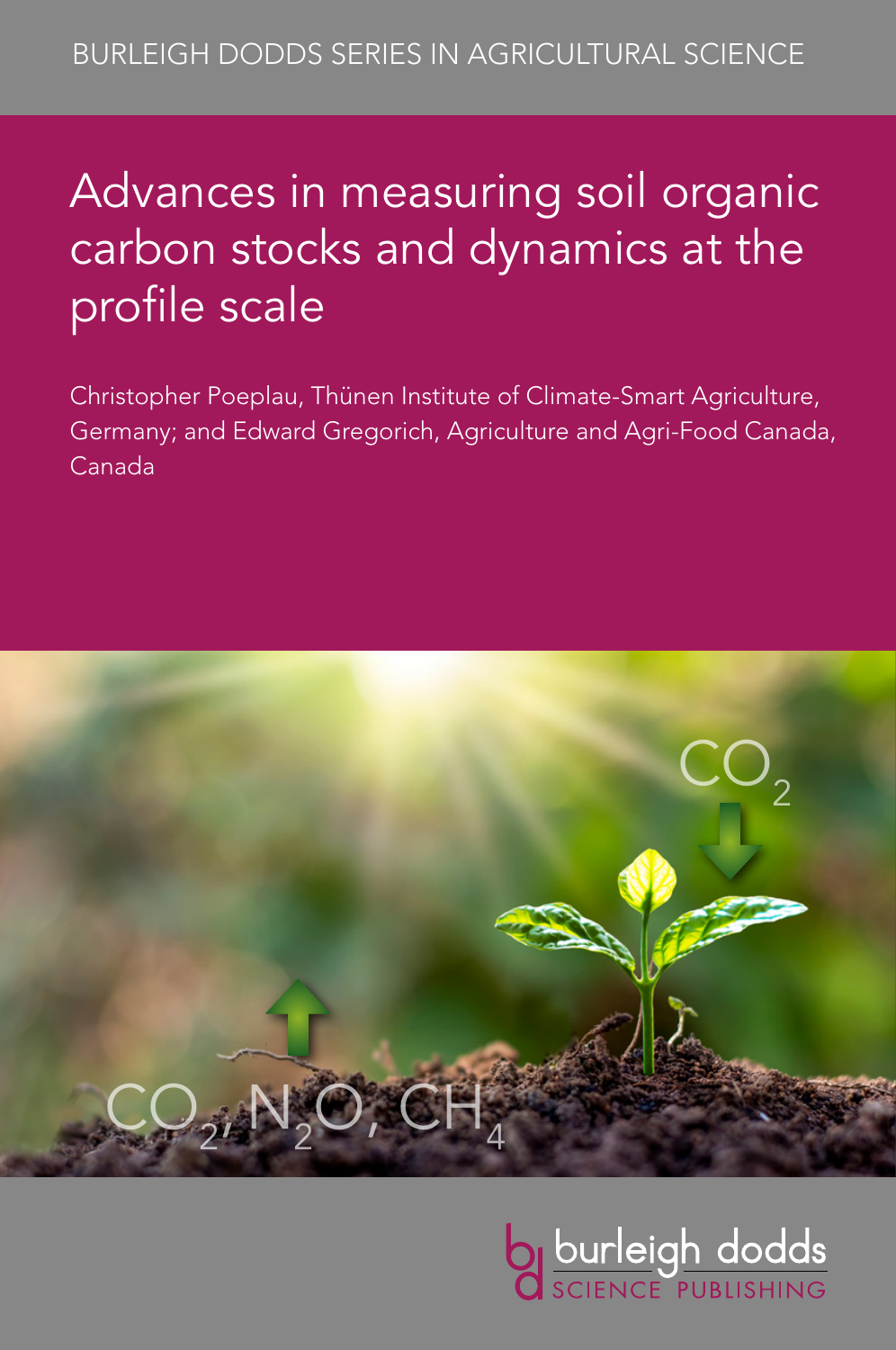# **Advances in measuring soil organic carbon stocks and dynamics at the profile scale**

*Christopher Poeplau, Thünen Institute of Climate-Smart Agriculture, Germany; and Edward Gregorich, Agriculture and Agri-Food Canada, Canada*

- <span id="page-1-1"></span>1 [Introduction](#page-1-0)
- <span id="page-1-2"></span>2 [Accurate estimation of parameters needed to calculate soil organic](#page-2-0)  [carbon stocks](#page-2-0)
- <span id="page-1-3"></span>3 [Understanding soil organic carbon dynamics](#page-10-0)
- <span id="page-1-4"></span>4 [Conclusion](#page-19-0)
- <span id="page-1-5"></span>5 [Where to look for further information](#page-20-0)
- <span id="page-1-6"></span>6 [References](#page-21-0)

# <span id="page-1-0"></span>**[1 Introduction](#page-1-1)**

Quantification of soil organic carbon (SOC) stocks and dynamics is required for and applied to different frameworks, situations and scales, ranging from an experimental plot (for evaluating treatment effects) to whole fields (e.g. in SOC-accounting or crediting systems) and inventories of whole countries or continents ([Orgiazzi et al., 2018](#page-24-0), [Saby et al., 2008](#page-25-0), [Bolinder et al., 2010,](#page-21-1) Viscarra Rossel and Brus, [2018](#page-27-0)). Accurate estimates of belowground stocks of carbon are necessary for understanding ecosystem responses to changes in land use, management, climate and other environmental stresses. Monitoring of SOC stock responses to management has gained interest in recent years due to the call to raise ambitions for countries to include SOC storage in climate change negotiations ([Wiese et al., 2019\)](#page-27-1). At the same time, the opposite is also the case: understanding the impact of these drivers and underlying processes is key for designing appropriate frameworks for monitoring, reporting and verification (MRV) of SOC stock changes [\(Smith et al., 2020\)](#page-26-0).

The estimation of SOC stocks is challenging at any scale because it requires measurement of several key parameters including SOC content, bulk density and rock fragments, some of which are highly variable in space and time, and are prone to sampling biases and other pitfalls. It is therefore even more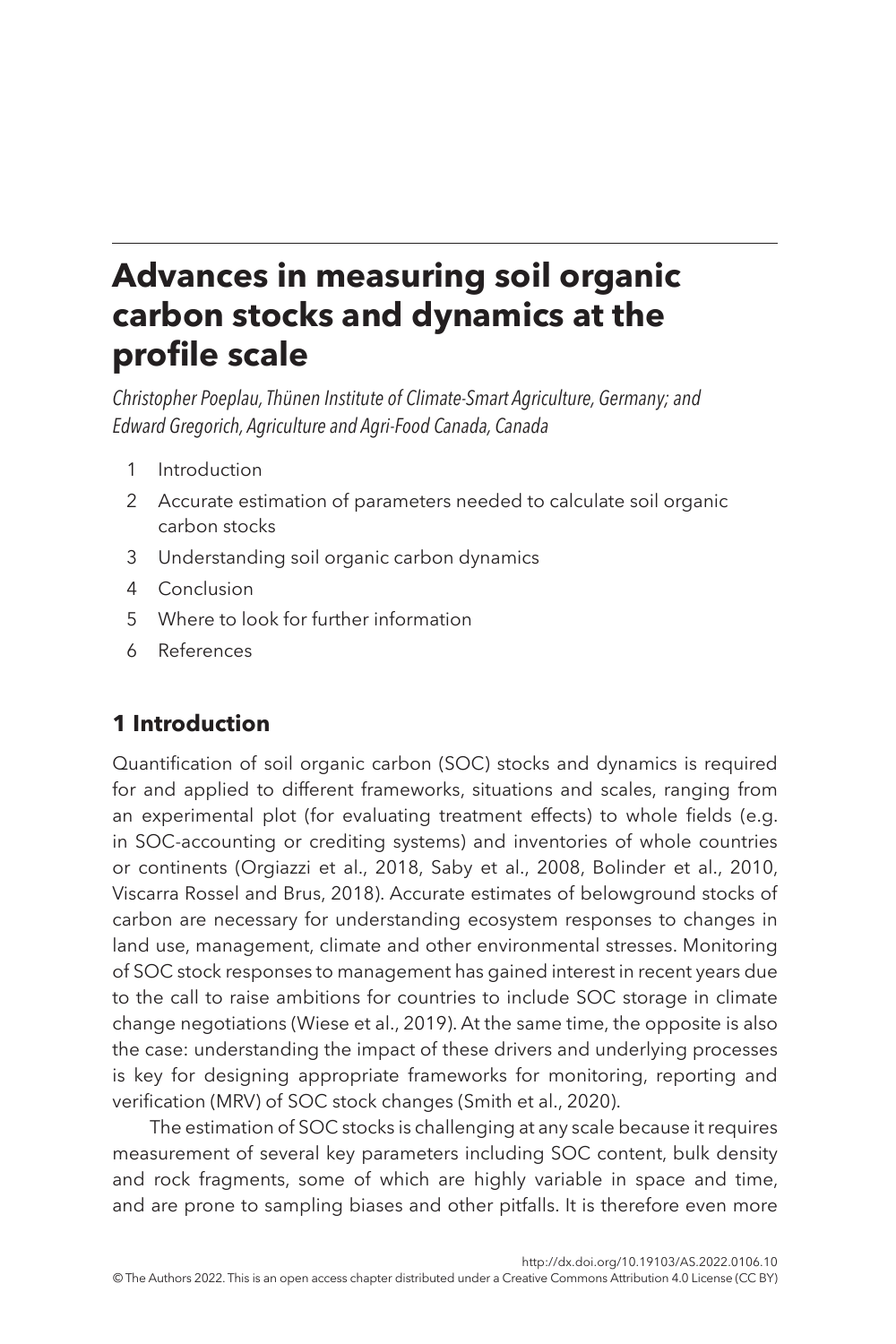challenging to measure and verify changes in SOC stock, which are usually small compared to the total SOC stock and its spatial heterogeneity [\(Smith, 2004\)](#page-26-1). Of all the parameters mentioned, the one with the largest spatial heterogeneity (both vertically and horizontally) is usually SOC content ([Goidts et al., 2009\)](#page-23-0). An appropriate sampling design, which accounts for the scale-dependent *in situ* variability, is thus crucial for representative sampling and quantification of SOC changes ([VandenBygaart and Angers, 2006,](#page-27-2) [VandenBygaart, 2006\)](#page-27-3). Detecting change in SOC stock usually requires a large number of samples to account for spatial variability, that are collected at sufficiently long intervals to allow for changes to be detectable ([Saby et al., 2008,](#page-25-0) [Schrumpf et al., 2011](#page-26-2), [Heikkinen](#page-23-1)  [et al., 2020,](#page-23-1) [de Gruijter et al., 2018,](#page-22-0) [Schöning et al., 2006,](#page-26-3) [Viscarra Rossel et al.,](#page-27-4)  [2016\)](#page-27-4). Our focus in this chapter will be to describe the methods, techniques and approaches used to measure SOC stocks and dynamics in the soil profile. The spatial variability of SOC stocks and their associated parameters and the sampling designs to best tackle this issue will not be discussed in detail. Instead, our objective here is to provide a general introduction to traditional, state-of-the-art and novel techniques and frameworks used to quantify SOC stocks and their dynamics.

Characterizing SOC dynamics refers not only to quantitative changes in bulk SOC over time, but also to the partitioning of SOC in fractions with distinct turnover kinetics, their residence times and stabilization pathways. The concept of fractionating SOC to derive these functional pools is introduced, as well as the use of C isotopes to accurately trace inputs in the soil profile. We also discuss techniques used to characterize and predict changes in SOC stocks for evaluating environmental or management changes.

## <span id="page-2-0"></span>**[2 Accurate estimation of parameters needed to calculate](#page-1-2)  [soil organic carbon stocks](#page-1-2)**

#### *2.1 Sampling and sensing methods*

Three parameters are required to estimate SOC stocks at a given soil depth: (1) SOC content, which is usually measured in the fine soil fraction < 2 mm; (2) bulk density (mass of soil per volume); and (3) the fraction of rock fragments > 2 mm, which are usually considered to be free of SOC. An appropriate sampling design for the determination of these parameters for a particular spatial unit depends primarily on the size and properties of that unit [\(Goidts et al., 2009\)](#page-23-0). Collecting a sample that contains a representative amount of SOC for the spatial unit of interest is not only the major goal, but also a major challenge of soil sampling. Here, we focus on the smallest spatial unit of field sampling – the soil profile – to introduce some basic techniques and pitfalls for sampling soils for subsequent measurements of the required parameters.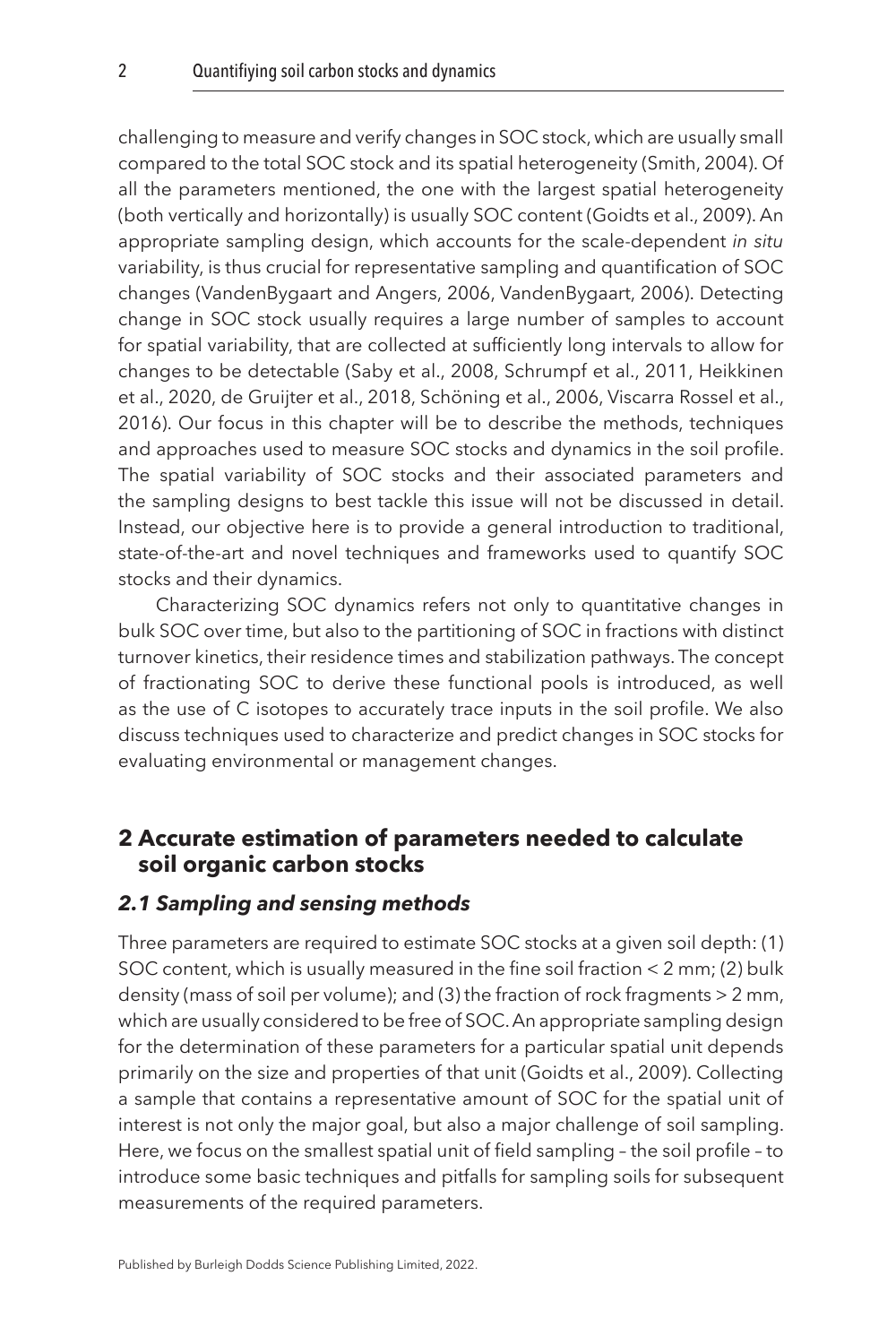The nature of the 'soil profile' and adequate sampling depth are important considerations when measuring and evaluating SOC stocks. Globally, the thickness of the layer that is usually defined as soil, that is, loose material above the bedrock that underwent (initial) pedogenesis and is biologically active, mostly exceeds 1 m (https://www.isric.org/explore/wise-databases). Only in regions characterized by strong erosion processes, such a mountain areas or deserts, as well as regions of initial soil development, can the soil thickness be much lower. Accordingly, the upper 30 cm of soil, which is the standard sampling depth in many experiments and inventories, stores only half of the total SOC stock on a global scale [\(Batjes, 2014\)](#page-21-2), which implies that SOC storage and storage potential are strongly underestimated when only topsoils are considered. Furthermore, neglecting SOC in deeper layers may also lead to false conclusions about SOC dynamics [\(Luo et al., 2010](#page-24-1), [Hicks Pries et al., 2017](#page-23-2)).

The ability to detect either temporal or spatial changes in SOC stocks depends on the depth of sampling because deeper sampling usually increases the variability of the measurement [\(Ellert et al., 2008\)](#page-22-1). However, increasing the depth of sampling increases the cost and effort to do so. Thus, a primary consideration with regard to the appropriate sampling depth relates to the soil management or process under investigation. Factors such as land use, cropping system, tillage management, rooting depth, landscape position, drainage class and other soil-forming factors affect the quantity and distribution of SOC with depth, and will therefore influence decisions on appropriate sampling depth. For example, in studies comparing contrasting tillage systems, the depth of sampling required to determine difference in SOC stocks may be just below the depth of plowing (e.g. 30-40 cm). In contrast, an assessment of SOC in systems with deep-rooted crops or those that receive additions of large amounts of organic amendments may require sampling below this depth [\(Tautges et al.,](#page-26-4) [2019\)](#page-26-4).

The sampling techniques and methods used to determine the SOC content can be used for any other variable to be measured in 'disturbed' soil samples (as opposed to intact soil cores). However, consideration of the depth gradients within the soil profile is of particular importance for elements (e.g., C, N and P) contained in soil organic matter. In the vast majority of soils, the distribution of SOC along the soil profile shows a clear depth dependency, with decreasing SOC at increasing soil depth. This is primarily related to the OC inputs to the soil, which are highest close to the surface and exponentially decline with depth [\(Jackson et al., 1996\)](#page-23-3). In agricultural soils, particularly in tilled arable soils, the depth distribution of SOC differs from that of soils under natural vegetation, due to the homogenizing effect of tillage. The depth gradient within the plow layer can thus be expected to be relatively small, which, however, causes a sharp decline of SOC at the border between plow layer and the underlying subsoil ([Fig. 1a](#page-4-0)). In any case, the depth gradient of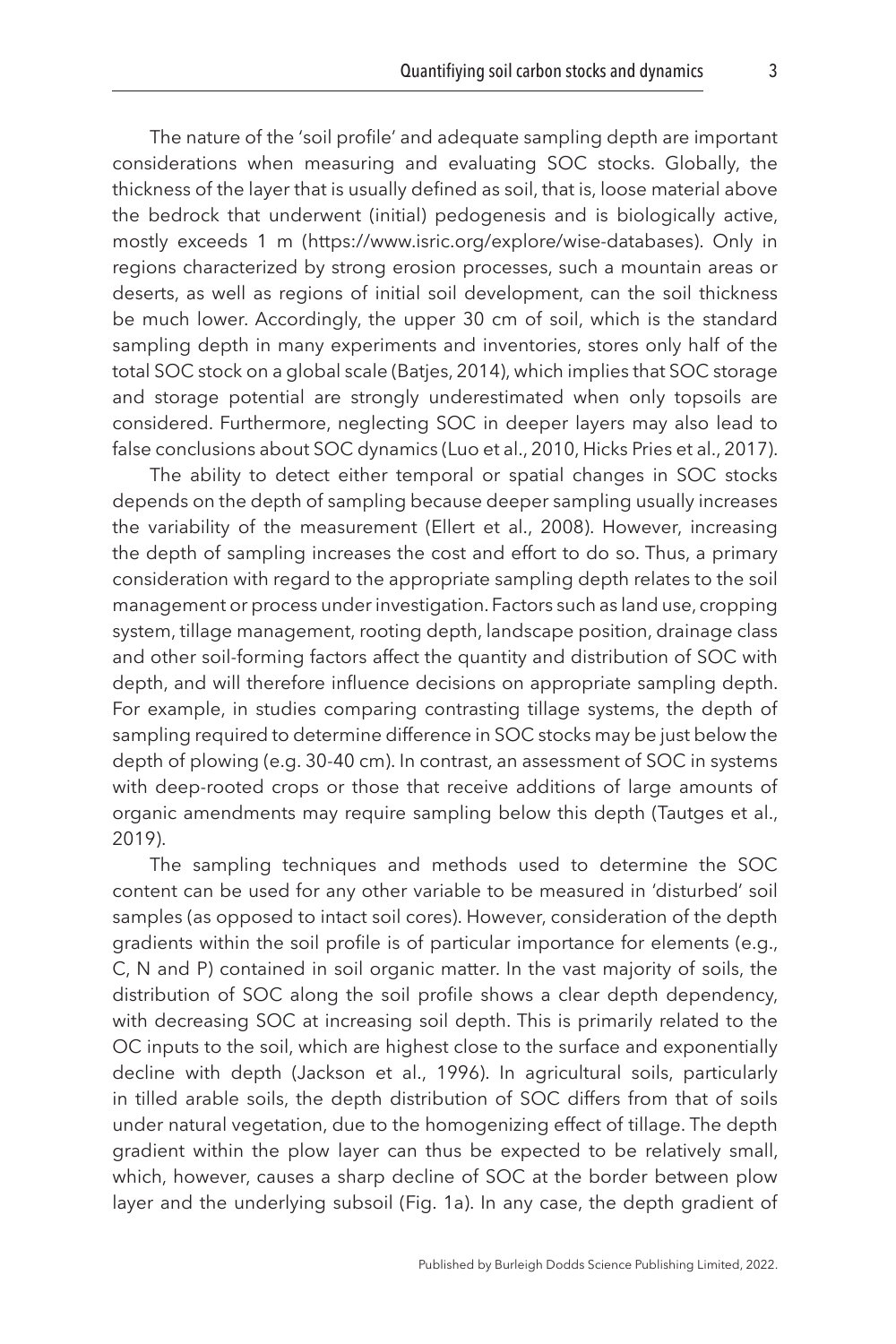<span id="page-4-0"></span>

**Figure 1** Example profile pictures of (a) a plowed arable soil with a sharp decline in soil organic carbon (SOC) below the plow layer; (b) a gleysol with a more complex depth distribution of SOC; and (c) a Stagnosol with hydromorphic properties. Photos belong to the Thünen Institute of Climate-Smart Agriculture, Germany.

SOC needs to be considered during soil sampling to obtain reliable estimates of SOC content in a given volume of soil. When sampling a particular vertical distribution, it is necessary that the whole depth of the increment is covered in approximately equal shares. This might be the most basic, but is also the most important rule of soil sampling; disregarding this rule can cause large biases in estimates of SOC. There are exceptions to the typical sharp gradients in SOC with depth (e.g. soils with large amounts of allochthonous SOC, such as those observed in fluvisols or those characterized by pedogenesis that involves SOC redistribution with depth, such as podsols ([Schneider et al., 2020\)](#page-26-5)). For these soils, it is even more important to ensure that each layer or soil horizon is well represented in the sample used to estimate SOC stocks (Fig. 1b).

The simplest and cheapest technique to sample a soil is to use a spade to extract a slice of topsoil material from above ground ([Fernández-Ugalde et al.,](#page-23-4)  [2020b](#page-23-4)). However, this method can be particularly prone to a sampling bias, since the spade does not ensure collection of a homogeneously distributed sample for a given depth increment. Moreover, the sampling depth is not easily controllable and reproducible with a spade, since sampling usually occurs in a V-shape (http://kvkcachar.nic.in/soil.html). Finally, sampling multiple depth increments becomes almost impossible, unless a full soil pit is excavated first. The latter will be discussed as a separate technique in the following section. Spade sampling has the advantage of being cheap, quick and applicable to a wide range of situations. Therefore it has also been used in continental scale soil inventories such as the European LUCAS Soil Survey [\(Orgiazzi et al., 2018](#page-24-0)). However, it is not a volumetric sampling method, which precludes deriving the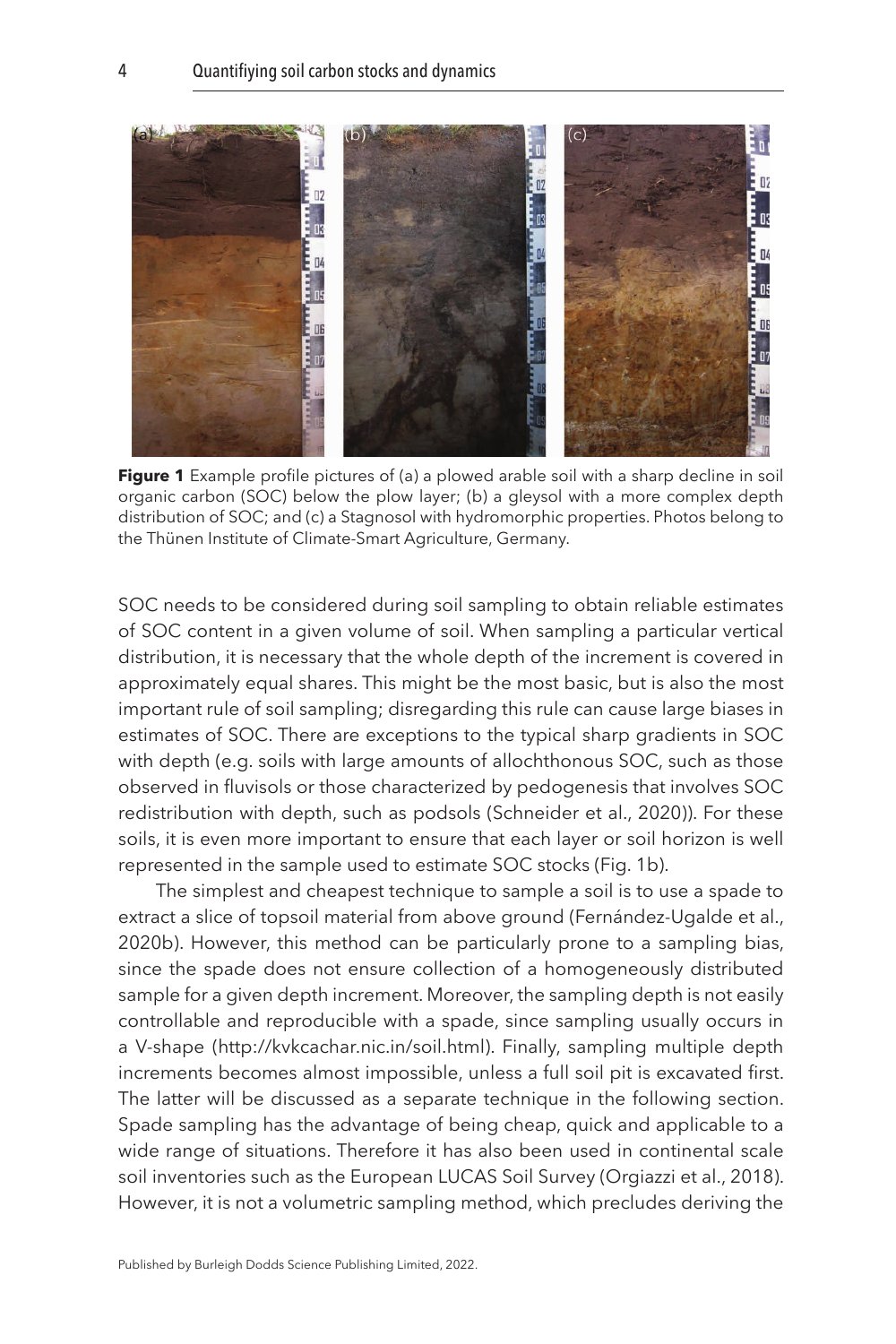other two parameters (i.e., bulk density and rock fragment fraction) needed for SOC stock estimation from the same sample. Therefore, this technique is used mainly when only the SOC content of a single layer of topsoil is of interest, not the SOC stock of a whole profile.

A hand-operated gouge auger or a core sampler of any kind is often used for soil sampling because it allows for controlled depth sampling at multiple depths, and to obtain a representative sample of each depth increment. Depending on the diameter of the core, an undisturbed core of soil can be obtained with relatively low effort. For these reasons, a gouge auger or a core sampler are the most common tools used for soil sampling. A machine-driven hydraulic system is usually preferred if the diameter of the core exceeds 4–5 cm and the desired sampling depth exceeds ~30 cm. The disadvantages of the auger or core sampler include deformations of the core (compression and stretching) as well as a partial mixing of topsoil and subsoil [\(Walter et al., 2016](#page-27-5)). Wet, coarse-textured soil is specifically prone to compaction. Also, a high rock fragment fraction, a dense network of coarse roots in forest topsoils, frozen or extremely dry soil can aggravate or impede auger or core sampling. In specific situations, e.g. in permafrost soils, a drilling auger is indispensable to extract cores of sufficient depth and quality. The fact that the extracted cores derived from auger sampling or soil coring resemble relatively undisturbed soil samples, allows for simultaneous determination of physical (e.g. bulk density) and chemical soil properties in the same sample, which helps to reduce the uncertainty of SOC stock estimation. Also, the fraction of rock fragments, at least those not exceeding the diameter of the auger/ core sampler, can be estimated. Thus, if the soil core has a sufficient diameter (e.g. 4–10 cm) for volumetric and relatively undisturbed soil sampling, all parameters for estimating SOC stocks can be derived from one sample.

Another commonly used method to sample and describe soils is the soil pit method. This is usually the most labor-intensive method, but it is also a low-tech method which enables the most unbiased description of the soil profile and thus provides information related to pedogenesis ([Vadeboncoeur et al., 2012](#page-27-6)). For example, hydromorphic properties, such as concretions of pedogenic oxides, are an important indicator for the presence of partial oxygen limitation which is directly coupled to SOC cycling ([Poeplau et al., 2020](#page-25-1)). These properties are often only visible at the profile scale (see [Fig. 1c\)](#page-4-0). In addition, the abundance of macropores, the proportion of larger rock fragments, root distribution, as well as exact borders of pedogenic horizons can be best determined by a direct view of the entire soil profile. The length and depth of a soil pit can range from a few decimeters to several meters and are adjusted to the purpose of sampling and the site properties. Representative soil sampling of a profile pit for SOC content determination can best be achieved by (i) taking a thin slice of the whole depth increment or horizon, or (ii) using small metal cylinders to extract a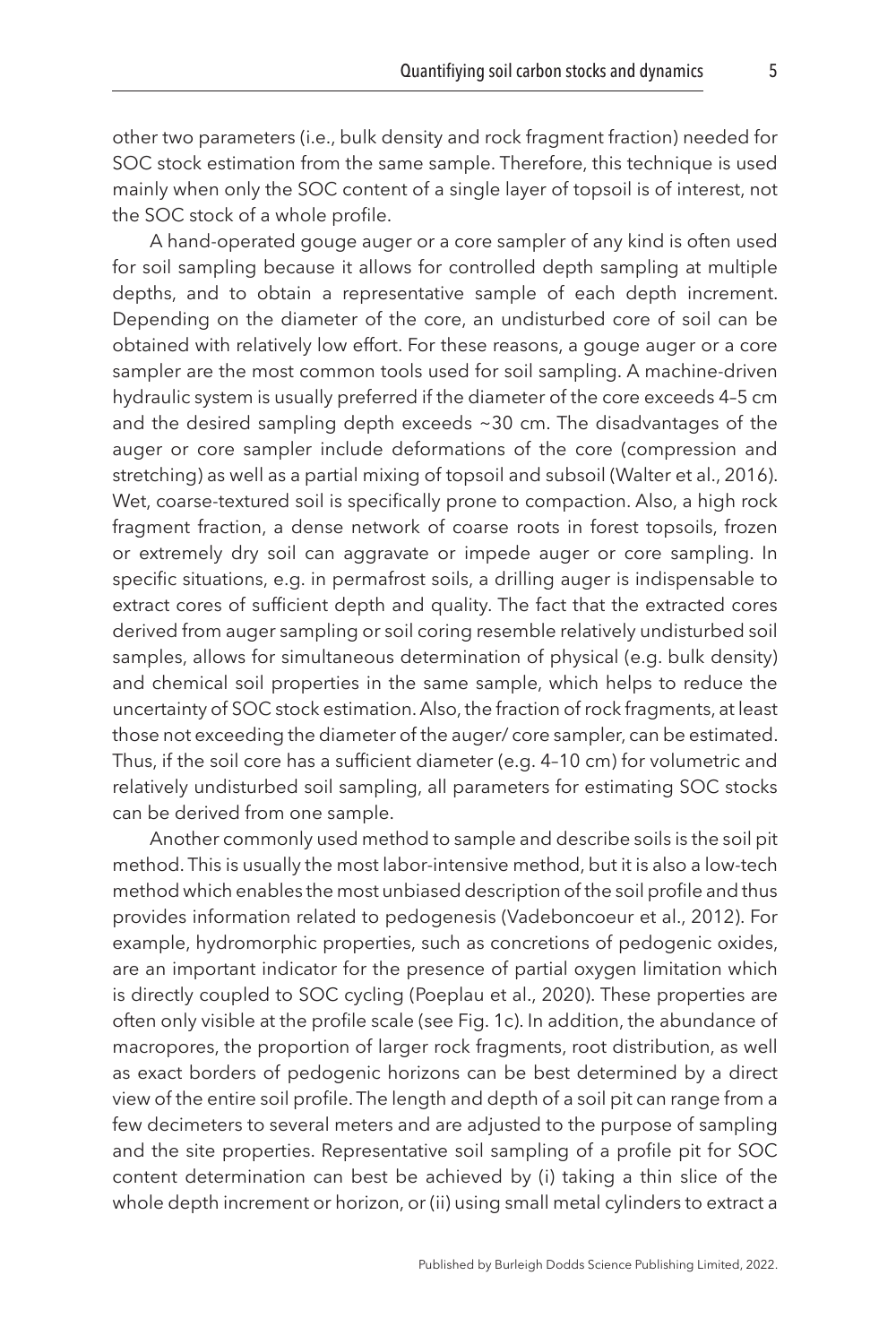known volume of soil. The latter has the advantage that bulk density can also be measured in the same sample. Due to the strong negative relationship between bulk density and SOC content [\(Kaur et al., 2002\)](#page-24-2), the sampling distance for both parameters should generally be minimized.

The preference of sampling by horizon or depth increment is contextspecific. Usually, when SOC stocks are targeted, depth-specific values are of interest. However, the profile pit sampling provides the opportunity of a mixed approach, that is, a general sampling by fixed depth increments, with additional increments if horizon borders vary strongly from depth increment borders [\(Jacobs et al., 2018\)](#page-23-5). Finally, the profile pit method is also of advantage in more stony soils, or soils with a high share of larger stones that will not be included in auger sampling or soil coring. The volumetric proportion of the rock fragment fraction can be visually estimated on the profile wall. If many spatial replicates are required, the profile pit sampling is less suitable than taking soil cores. It should be noted that two different sampling techniques will not yield identical results. In the German Agricultural Soil Inventory, profile pit sampling has been accompanied by eight core samples around the pit. Figure 2 shows that depth-specific sampling biases were detected for bulk density, SOC content and stocks. In the topsoil (0–30 cm), all parameters tended to be higher in the soil pit, while in the subsoils (50–100 cm), the opposite was true. A change in sampling method between sampling dates should be avoided.

Representative sampling of larger spatial units, for example, the field or landscape scale, requires greater sampling effort and ideally some knowledge about the spatial distribution of SOC (Viscarra Rossel and Brus, [2018,](#page-27-0) [Heikkinen et al., 2020](#page-23-1), [VandenBygaart, 2006\)](#page-27-3). In recent years, cost-effective indirect measures such as proximal sensing or even mobile phone-based image analysis tools have been developed for non-destructive 'sampling' of soils to estimate SOC and bulk density [\(Aitkenhead et al., 2016,](#page-21-3) [Viscarra Rossel et al., 2016,](#page-27-4) [Wills et al., 2007\)](#page-28-0). Mobile phone applications,



**Figure 2** Ratios of bulk density, SOC content and stock, determined via profile pit (n = 1) per site) or core sampler (n = 8 per site), for a total of 1236 sampling sites of the German Agricultural Soil Inventory. Dashed red line indicates no change.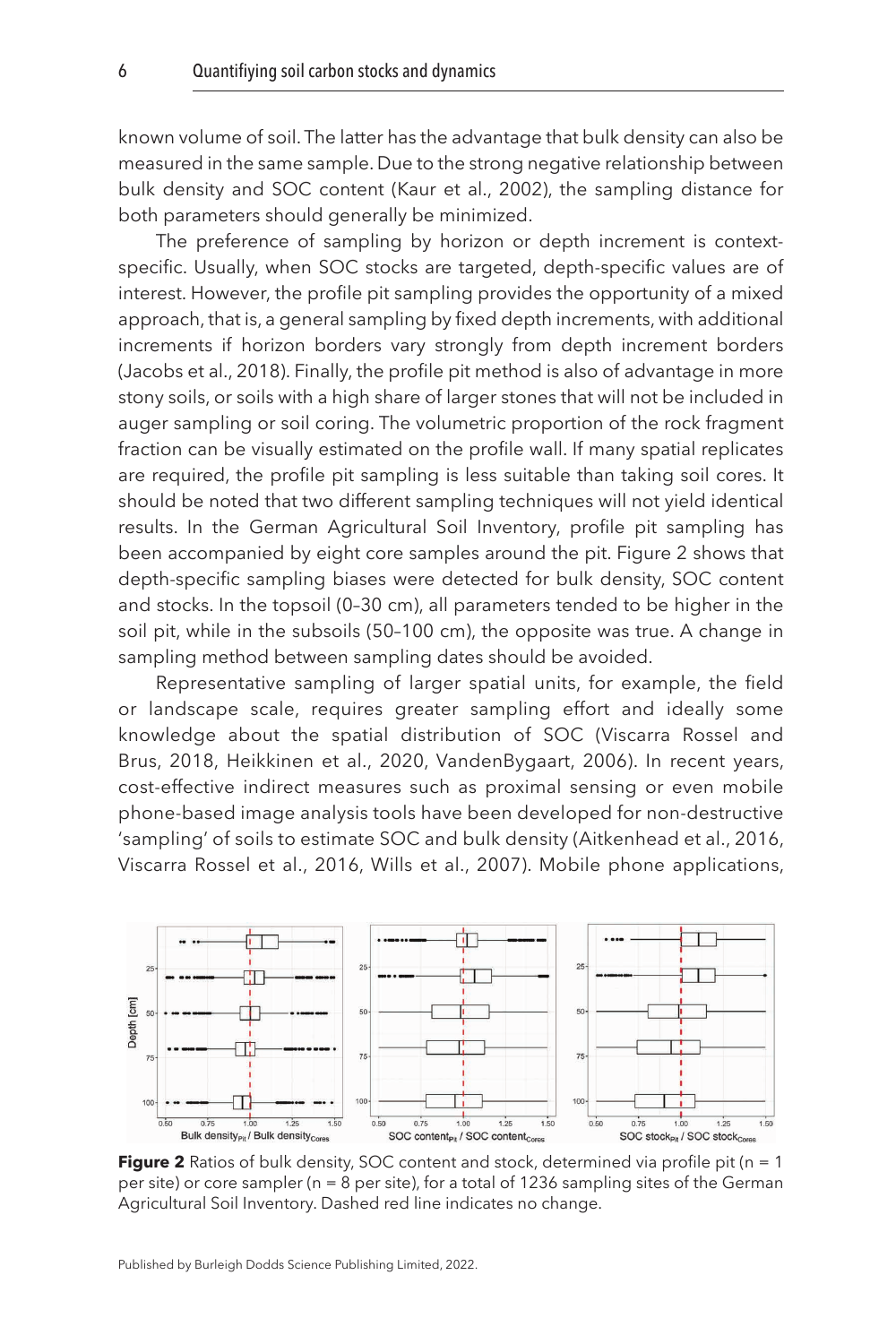which are usually based on soil color sensing and a statistical model in the background (machine learning), might have the advantage that citizen science projects can easily be designed and big datasets can be gathered. However, among currently available proximal sensing techniques, visible near-infrared spectroscopy for SOC content estimation and active gamma-ray attenuation for bulk density have been found to be the most accurate measures ([England](#page-22-2) [and Viscarra Rossel, 2018\)](#page-22-2). Claims have been made that these indirect methods might be as accurate, or even more accurate than composite sampling (Viscarra Rossel and Brus, [2018\)](#page-27-0), and could be used for SOC stock estimation and even SOC stock change detection. For this reason, mobile proximal-sensing techniques are already used in official carbon accounting schemes such as the Emissions Reduction Fund of the Australian Government (https://www.industry.gov.au/regulations-and-standards/methods-for-theemissions-reduction-fund/measurement-of-soil-carbon-sequestration-in -agricultural-systems-method). The accuracy of aerial means of proximal sensing might be higher than simple random composite sampling for determining aerial means of SOC in certain situations, since the spatial coverage is higher and more information about SOC heterogeneity can be obtained. Therefore, it can be a way forward for soil mapping, deriving field– landscape-scale baseline SOC stocks and the development of sampling designs (see Chapter 11). However, it is doubtful that proximal sensing, or even remote sensing, will be accurate enough to verify changes in SOC stocks. Even with a large spectral library, [Jaconi et al. \(2017\)](#page-23-6) used stationary (not mobile) near-infrared spectroscopy to determine SOC contents in dried and homogenized soil, and the uncertainty was 3.2 g C kg−1 , which exceeds the expected changes – as for example, induced by agricultural management – in reasonable timescales. The analytical error of, for example, elemental analyses, is one order-of-magnitude lower ([Saby et al., 2008](#page-25-0)). Mobile field sensors are even less accurate [\(England and Viscarra Rossel,](#page-22-2) [2018](#page-22-2)). The cost efficiency of sensor-based estimation of soil properties is often highlighted (Viscarra Rossel and Brus, [2018](#page-27-0)). However, this applies only to mobile sensors that are used in the field (with high uncertainty), while for stationary laboratory spectrometers, the costs of sampling and sample preparation for spectroscopy are equal to those of actual measurements. Furthermore, sensors for determining the rock fragment fraction are in an early stage of development [\(Jiang et al., 2021\)](#page-24-3). Therefore, estimates of SOC contents or stocks should not rely on proximal sensing or image analysis methods alone. However, the major advantage and the great potential of these techniques are that the easily and rapidly obtained spectra contain information on a wide range of chemical, physical and even biological soil properties [\(Cécillon et al., 2009](#page-21-4), [Jaconi et al., 2019](#page-23-7), [Vohland et al., 2014,](#page-27-7) [Hermansen et al., 2017](#page-23-8)). The development of global comprehensive spectral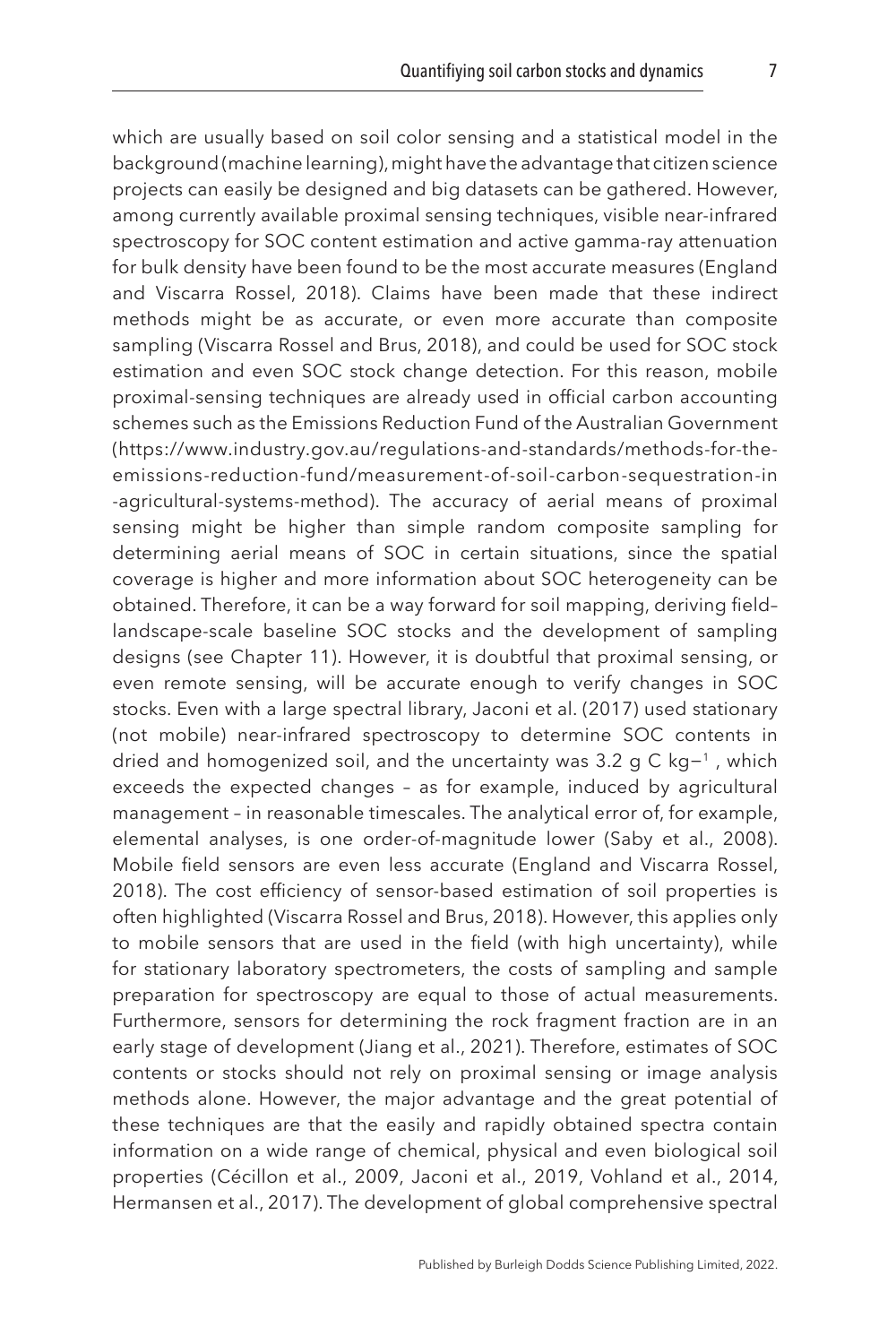libraries is a pre-condition for the routine use of infrared spectroscopy, for example, in soil monitoring ([Cécillon et al., 2009\)](#page-21-4).

As indicated above, sampling soil cores is more rapid and less labor-intensive than excavation of soil pits. Research involving spectroscopic analysis of soil cores has shown that this approach allows for rapid and data-rich investigation of the vertical distribution of soil properties, including SOC, at the scale of centimeters [\(Doetterl et al., 2013](#page-22-3)). Research using hyperspectral imaging of soil cores in the laboratory illustrates that even more detailed information can be obtained at even finer microscales [\(Steffens and Buddenbaum, 2013](#page-26-6)). The very fine resolution of this type of imaging can provide data about the hot- and cold-spots of SOC vertically through the profile ([Hobley et al., 2018\)](#page-23-9), potentially allowing for detailed assessments of subsoil changes in SOC.

In summary, all of these sampling techniques have their strengths and weaknesses and should be selected depending on the scientific question (including, for example, the desired accuracy and spatial extent of the area of interest), labor and resources available for sampling, expected soil properties, sampling depth and of course, cost–benefit considerations. However, especially in repeated samplings, there should not be a change in sampling methodology, since this can severely bias all three parameters of SOC stock estimation [\(Walter](#page-27-5)  [et al., 2016\)](#page-27-5) and thus impede the interpretation of temporal trends or at least add significant noise to the data.

#### *2.2 Calculation of soil organic carbon stocks and the equivalent-soil-mass concept*

Once the required parameters are obtained, the calculation of SOC stocks based on the amount of fine soil present and its SOC content should be straightforward. However, careful consideration must be given to all of the parameters.

#### *2.2.1 Case study 1*

It has been shown recently that up to 87 out of 100 randomly picked studies overestimated SOC stocks due to misuse of the parameters 'bulk density' and 'rock fragment fraction' in various ways ([Poeplau et al., 2017](#page-25-2)). In brief, the following three biases (M1–M3) were found (summarized in [Fig. 3\)](#page-9-0):

M1: Bulk density of the whole soil (including stones with a bulk density of ~2.6 g cm−<sup>3</sup>) was determined, and the volume occupied by fine soil was not corrected for the volume of stones. This method, which basically neglects the presence of stones, is correct when the soil has no rock fragments at all (e.g., eolian deposits). In all other cases, such as those with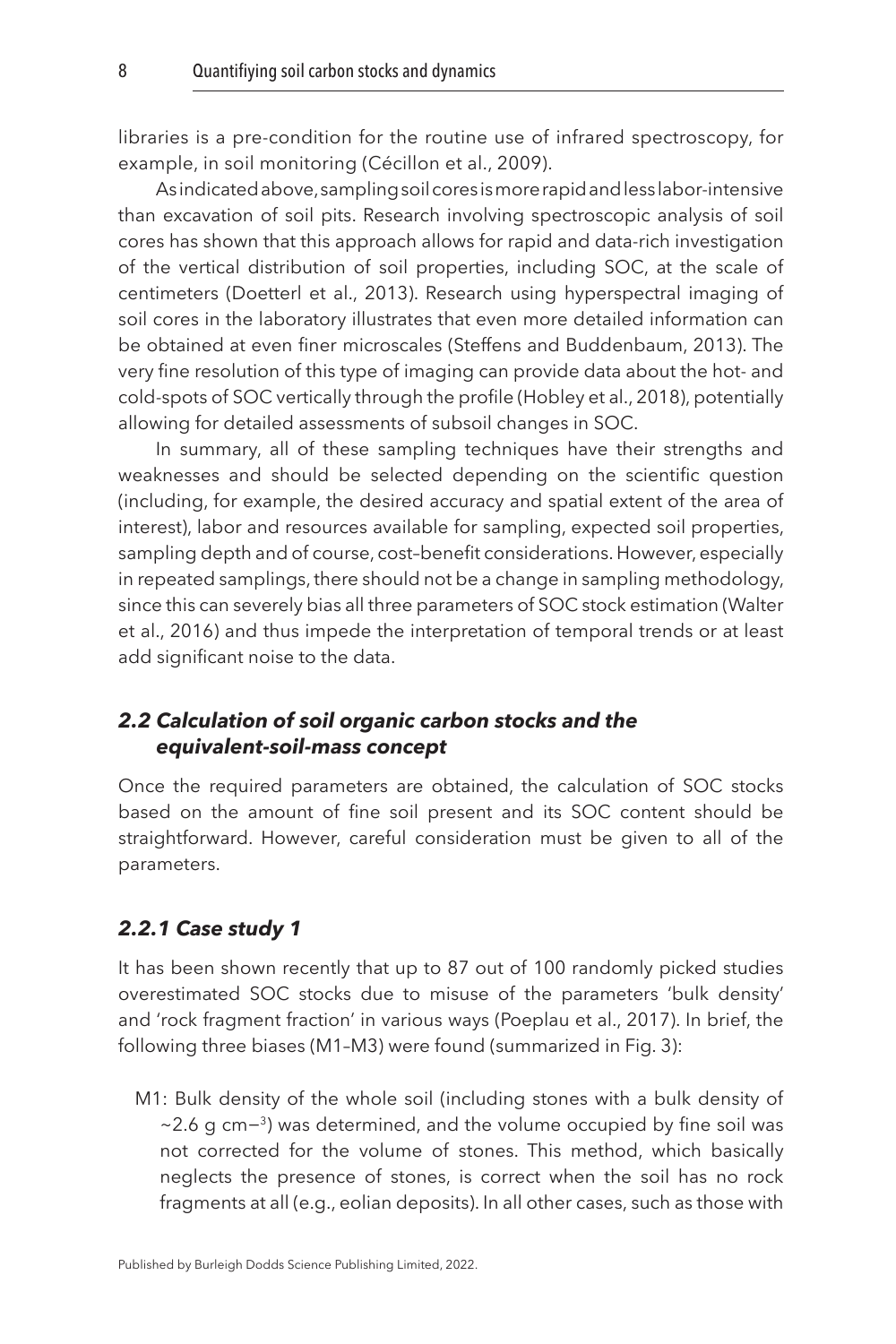<span id="page-9-0"></span>

**Figure 3** Schematic figure of four methods to calculate SOC stocks [\(Poeplau et al., 2017\)](#page-25-2) in samples with rock fragments. The different shades of brown indicate the density of the material. The highest bulk density is found in stones (oval) and the lowest in fine soil.

missing data on the rock fragments fraction, the method will overestimate the SOC stock (i.e. fine soil bulk density is overestimated and stones are considered to be filled with fine soil). Sampling with a spade, a narrow auger or by using proximal sensing all lead to this type of error, since no reliable data on the rock fragment fraction can be obtained and it is not possible to estimate this parameter using other soil properties (e.g. by using pedotransfer functions).

- M2: The rock fragment fraction was estimated and used to calculate the bulk density of the fine soil, but was not used to correct the total volume of soil. Therefore, the amount of fine soil was overestimated, as was the SOC stock.
- M3: The opposite happened in this method: the bulk density of the whole soil was used (which is an overestimation) while the volume of the soil was corrected for the rock fragment fraction.

Only when the rock fragment fraction was used to determine the correct fine soil mass and the correct soil volume (M4), unbiased SOC stock estimates were obtained. It is particularly relevant to apply M4 when investigating stony soils. More details and equations for all methods, as well as a simplified version of M4 can be found in [\(Poeplau et al., 2017\)](#page-25-2). This method was applied to the dataset of the German agricultural soil inventory, which contained relatively few soil profiles with a high rock fragment fraction; the average bias caused by methods M1–M3 ranged from 2.1% to 10.1%, depending on depth increment and method.

For unbiased comparison of SOC stocks in time series or the valuation of treatment effects, the SOC stock estimates must be calculated for equal masses of soil [\(von Haden et al., 2020](#page-27-8)). The equivalent-soil-mass approach has been proposed under various names for a long time [\(Ellert and Bettany, 1995](#page-22-4), [Sposito](#page-26-7)  [et al., 1976\)](#page-26-7), but is often overlooked or solved in different ways. Due to the fact that SOC content and bulk density are negatively correlated, the effect can be quite severe and usually leads to underestimation of SOC stock differences when fixed depth increments are compared. When a soil accumulates SOC in a specific depth increment (e.g. 0–30 cm), its bulk density decreases. In the case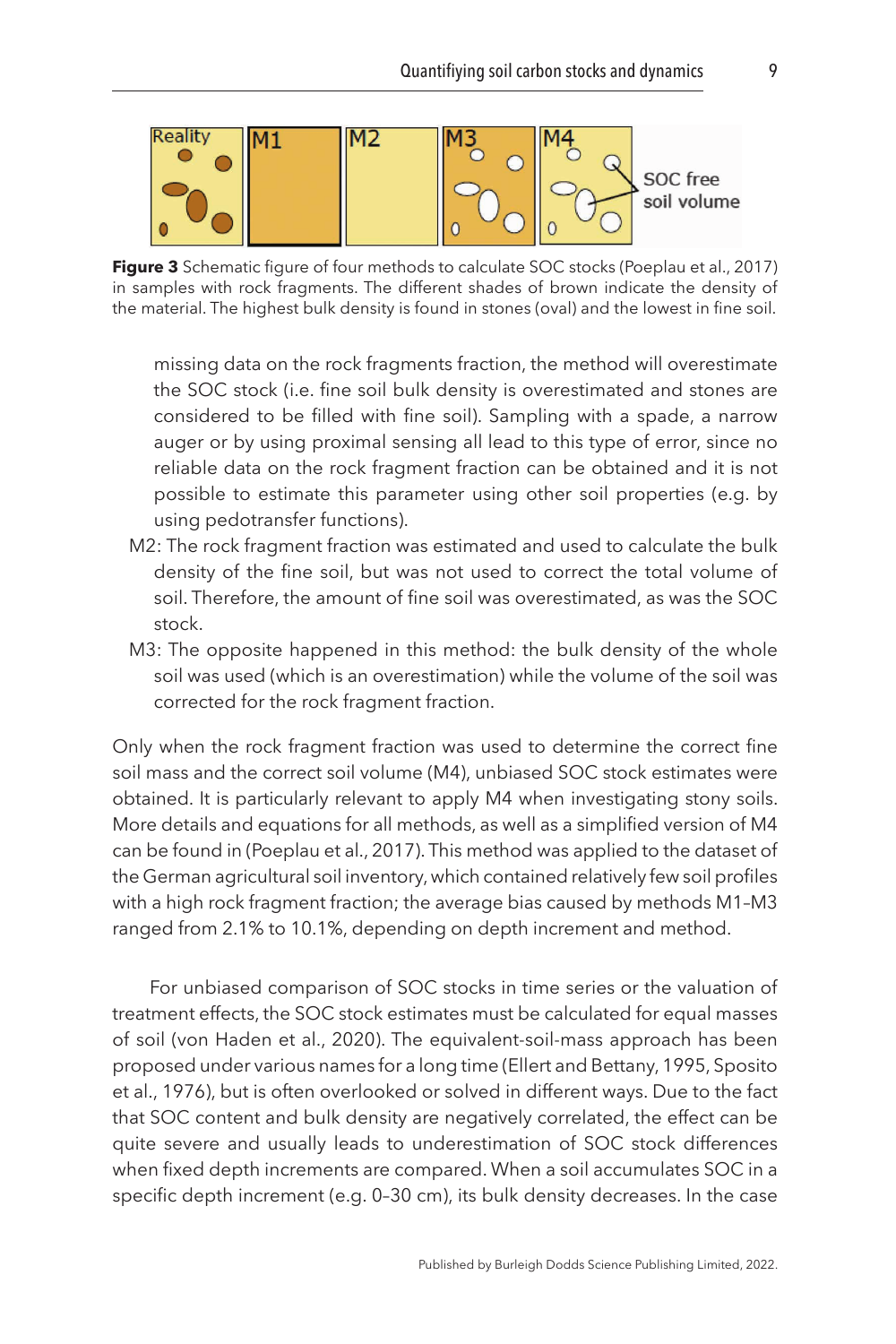of resampling after SOC accumulation to the same depth of the initial sampling, several centimeters of soil will be missed and the mass of soil will be lower than at initial sampling. Since it is almost impossible to account for this change in soil mass per depth increment during sampling, this is only done in rare cases [\(Don](#page-22-5)  [et al., 2019](#page-22-5)). The best option in the majority of cases is to correct the soil mass arithmetically. In the above-mentioned example with a single-layer sampling, no data is available for the depth increment below 30 cm. Therefore, the only possible correction is to 'cut' the heavier soil to a depth that equals the mass of the lighter soil in 0–30 cm. In single-layer sampling, this is straightforward, especially when this layer does not cross a pedogenic horizon border in which there is a strong shift in SOC content and bulk density. However, when multiple layers are sampled, the problem of equivalent soil mass to a given depth becomes more complex and can be solved (approximately) using post hoc non-linear models which are fitted to cumulative SOC stocks, to derive specific SOC stocks for any desired soil mass [\(Wendt and Hauser, 2013,](#page-27-9) [Rovira et al.,](#page-25-3)  [2015\)](#page-25-3). As discussed by [Rovira et al. \(2015\)](#page-25-3), such a correction has limitations in stony soils, in which differences in fine soil mass can be driven by random differences in the rock fragment fraction.

For comparison of cumulative SOC stocks, such approximations are a reduction of the fixed depth bias, and in most cases, reasonably accurate. However, a serious problem related to the equivalent soil mass remains unsolved: if a depth increment includes the border between two pedogenic horizons (A and B horizons), a change in bulk density within one horizon (e.g. the Ap layer in tilled arable soils), will lead to a shift in the proportions of A and B horizon material, characterized by distinct SOC contents ([Fig. 1a](#page-4-0)). Such 'dilution effects' can mask actual treatment effects and increase the noise in SOC stock data. This is another argument for exceeding the typical sampling depth of 30 cm and estimating the SOC stock in deeper layers.

In summary, even if all parameters for SOC stock quantification are estimated with high accuracy, major biases can still be introduced when calculating SOC stocks.

#### <span id="page-10-0"></span>**[3 Understanding soil organic carbon dynamics](#page-1-3)**

#### *3.1 Long-term experiments, repeated inventories and spacefor-time substitution*

Changes in SOC that occur in response to alterations in land use, management or environmental factors are slow (often on the timescale of decades) and occur at relatively low rates compared to the total SOC stock and its variability [\(Smith, 2004](#page-26-1)). Therefore, detecting significant changes in SOC can take many years, depending on the effects of a given treatment and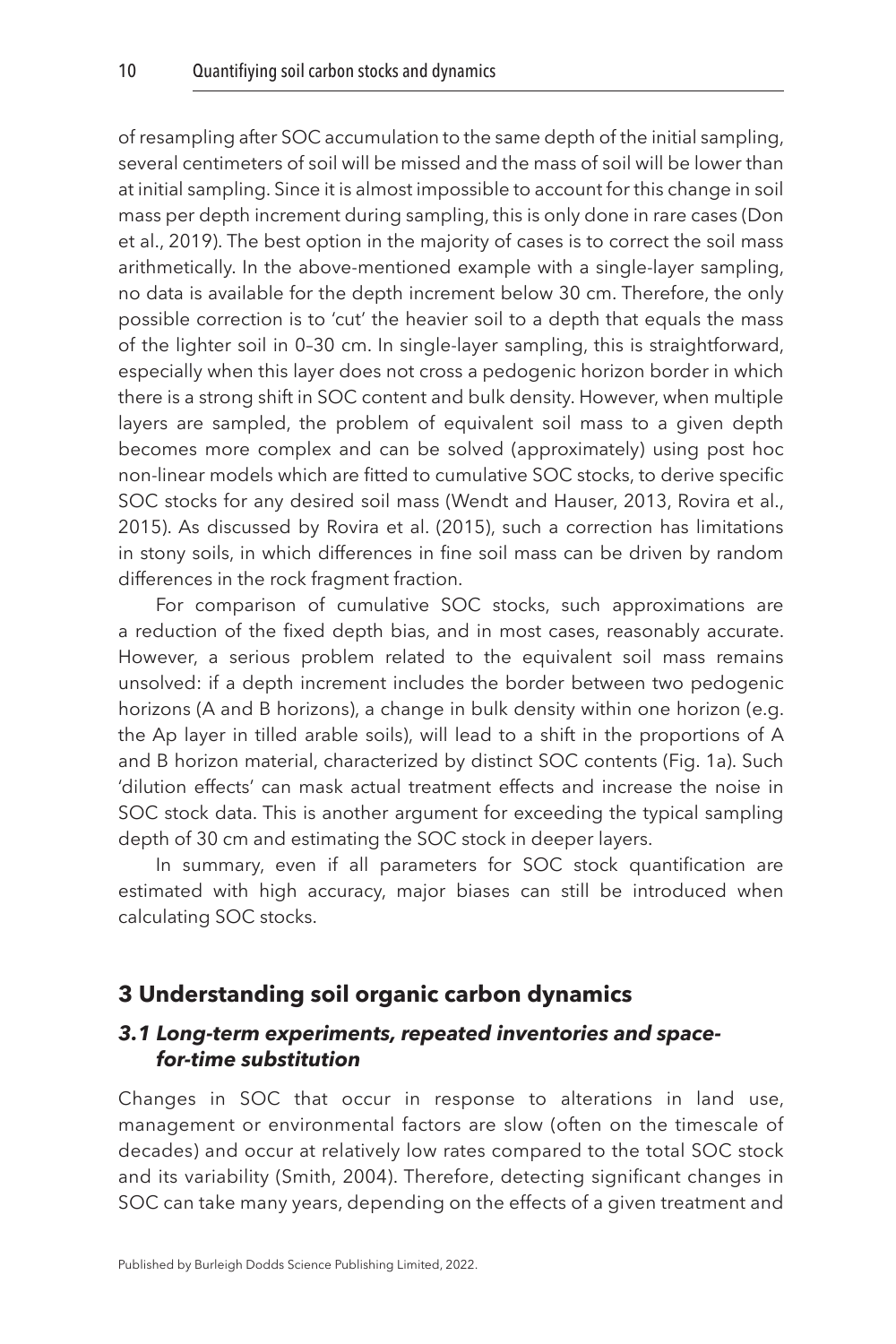the background variability in SOC. The effects of agricultural management, such as tillage, fertilization, residue management or crop rotation on the SOC stock are relatively small, usually ranging from <0.1-0.5 Mg C ha−<sup>1</sup> yr−<sup>1</sup> ([Freibauer et al., 2004](#page-23-10), [Bolinder et al., 2020\)](#page-21-5). The management effects are therefore mostly studied in long-term field experiments [\(Debreczeni and](#page-22-6) [Körschens, 2003\)](#page-22-6), in which treatment effects are compared to a reference or control treatment and spatial variability is ideally tackled by random, blockwise replication. Having a control treatment is crucial to distinguish between treatment effects and changes in storage that represent the absolute transfer of C between soil and atmosphere (Fig. 4). In this case, the average initial SOC stocks in the plots of treatment A and B were equal. However, in reality, this is rarely the case because many of the existing older experiments were not designed for rigorous statistical analysis. For example, many old, long-term experiments have only two replicates per treatment. When plots are laid out in a field having a gradient in SOC, it is likely that two treatments may differ in initial SOC stocks, which would be a major pitfall in quantifying treatment effects on SOC dynamics. For unbiased quantification of treatment effects, this difference should be accounted for if there is information on the initial SOC contents available. In ten Swedish long-term experiments on mineral fertilization with a total of 1116 treatment pairs, we found that initial absolute SOC content differences between plots were on average 1.3 g C kg−1, while the final differences after about 50 years were 1.5 g C kg−1, with 47% of the



**Figure 4** An example of SOC changes between two treatments, A and B. For treatment A, the absolute change is the difference in SOC at time x, compared to that at time 0. The net change is the difference between SOC in treatment A and that in treatment B, at time x, assuming that SOC was the same in both treatments at time 0. The latter approach is often used to measure the effect on SOC of a proposed treatment (e.g., no-till) compared to a standard 'control' (e.g. conventional tillage). Figure content adapted from [\(Ellert](#page-22-7)  [et al., 2001\)](#page-22-7).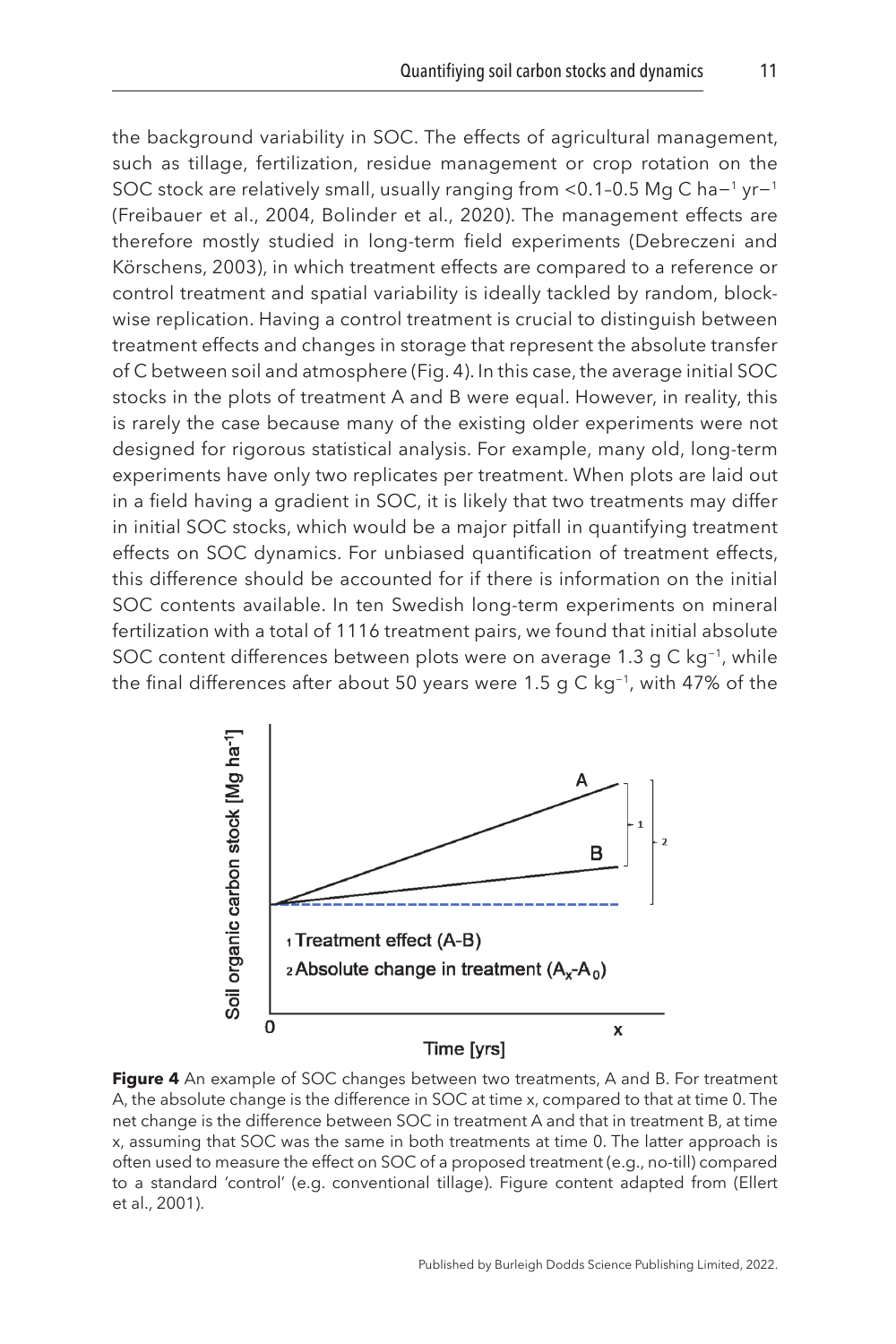treatments having larger initial differences than final differences ([Poeplau](#page-25-4)  [et al., 2016](#page-25-4)). We also found that the initial and final differences were significantly correlated, indicating a long-lasting legacy effect of different starting conditions across plots. Ideally, treatment effects at time x should thus be calculated as (A<sub>x</sub> – A<sub>0</sub>) – (B<sub>x</sub> – B<sub>0</sub>), rather than A<sub>x</sub> – B<sub>x</sub>.

On larger spatial scales, repeated soil inventories are useful to evaluate SOC stock changes over large areas and long periods of time ([Bellamy](#page-21-6)  [et al., 2005\)](#page-21-6). It has been suggested that a period of ten years is necessary for detecting changes in average SOC stocks on a national scale [\(Schrumpf et al.,](#page-26-2)  [2011](#page-26-2)), while the continental-scale soil monitoring network, LUCAS Soil, was able to detect significant SOC losses (decline in SOC contents) in European croplands between 2009 and 2015 [\(Fernández-Ugalde et al., 2020a\)](#page-23-11). For a correct interpretation of the regional trend in SOC stocks, careful records of land use and management practices are important. For example, [Bellamy](#page-21-6)  [et al. \(2005](#page-21-6)) suggested that SOC losses in Great Britain were mainly climate change-driven, while [Smith et al. \(2007\)](#page-26-8) later showed that the reported losses were most likely overestimated and mainly attributable to changes in agricultural management. Other difficulties arise if the types of soil are not fully characterized across the sampling area or if the sampling is not conducted uniformly in space and time. If SOC inventories are carried out over long periods of time, factors that significantly affect the soil profile depth (e.g., erosion and deposition) or bulk density (e.g., compaction) should also be quantified repeatedly. A closer look at those inventories that have repeatedly sampled soils also reveals that even if the exact same sampling plots are resampled, the reproducibility of site-specific SOC stocks can be limited ([Heikkinen et al., 2013](#page-23-12)). [Figure 5](#page-13-0) depicts the distribution of observed SOC changes in European topsoils (0–20 cm) between 2009 and 2015. Only 25% of the 16145 resampled soils had a relative deviation in SOC content between +/-10%, a range that could be related to changes caused by management or even climate change within six years. The other 75% of soils were out of this range, indicating that resampling caused a strong random error, masking potential management effects. It is not known what causes such large deviations in repeated sampling, but the reasons could be manifold, including slight shifts in sampling position, sampling depth, sample preparation or the above-mentioned problem on changes in bulk density and a related 'dilution' of depth increments. Although this effect is not only observed in the LUCAS dataset ([Heikkinen et al., 2013\)](#page-23-12), the relatively large deviations in this case could be related to the low reproducibility of the spade sampling method, as described above. Soil monitoring networks are currently set up in many parts of the world. The issue of the random resampling error should be further evaluated.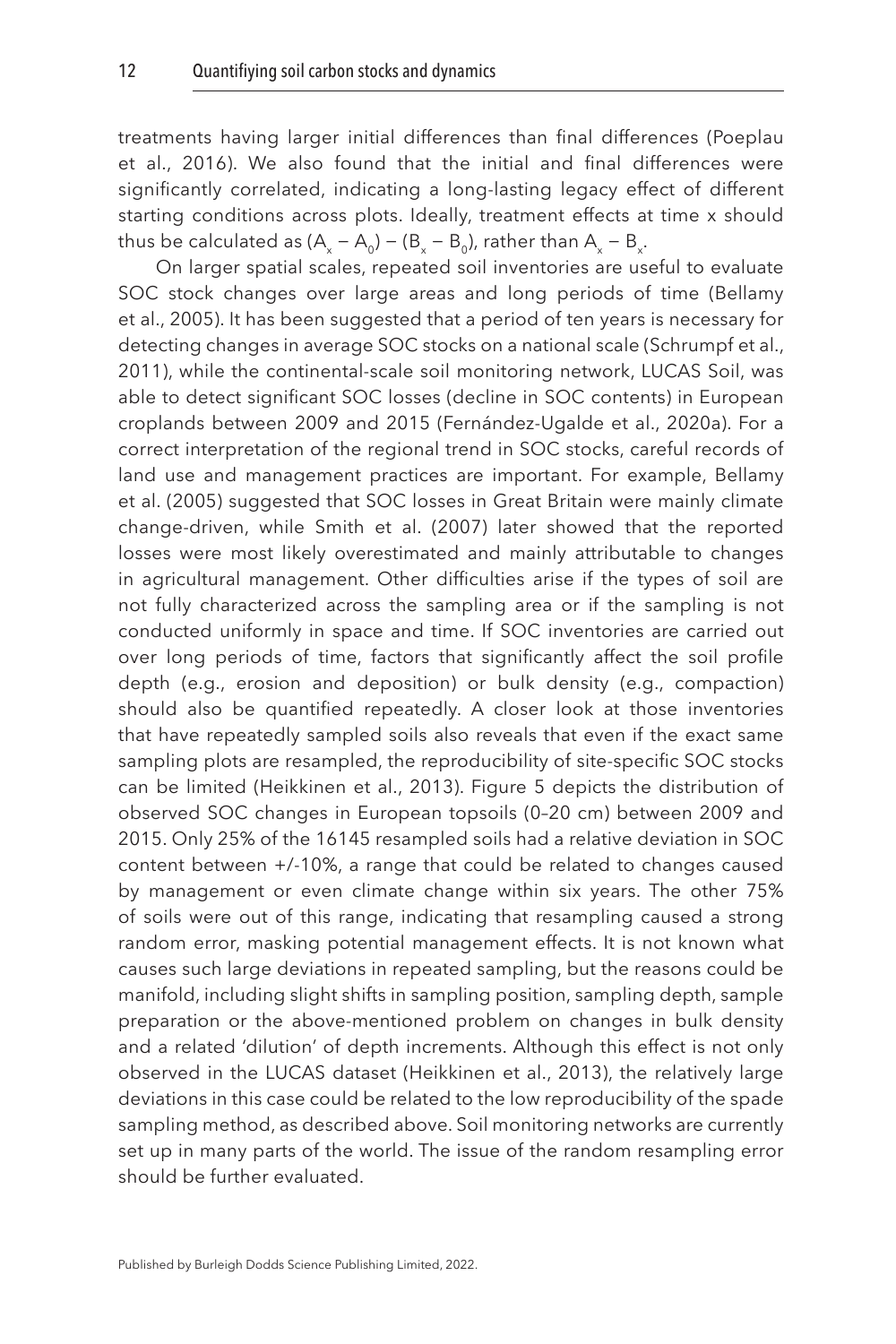<span id="page-13-0"></span>

**Figure 5** Distribution of relative deviations in SOC content between the LUCAS Soil sampling campaigns in 2009 and 2015. A total of 16 145 sampling locations could be compared, while only 15 406 are displayed here, due to even more extreme deviations of 739 sampling locations. The area between the red dotted lines indicates the range of deviations that could potentially be attributed to actual changes in SOC over time  $(+/-10\%)$ .

The space-for-time substitution approach is a common and powerful way to overcome the problem that SOC dynamics occur relatively slowly, while research questions often need to be answered in the short term ([Pickett,](#page-25-5) [1989](#page-25-5)). This approach is based on the extrapolation of a temporal trend from a series of differently aged sites, also known as a chronosequence. For example, forest sites of different ages (i.e. time since afforestation) are compared to each other and to a long-term cropland to estimate the temporal dynamic of SOC since afforestation [\(Vesterdal et al., 2002](#page-27-10), [Quezada et al., 2019](#page-25-6)). Of course, the major assumption is that all sites had the same initial SOC stock at the time of conversion. This may rarely occur (see above), but site selection should account for this by minimizing pedological or topographical differences as well as different management across sites. Complementary to chronosequences, other naturally occurring gradients can be useful to study SOC dynamics. One example is thermosequences – a series of plots in close proximity to a geothermal source that are used to study soil-warming effects on SOC dynamics ([O'Gorman et al., 2014](#page-24-4), [Sigurdsson et al., 2016\)](#page-26-9). In addition, translocation experiments, along altitudinal gradients for example,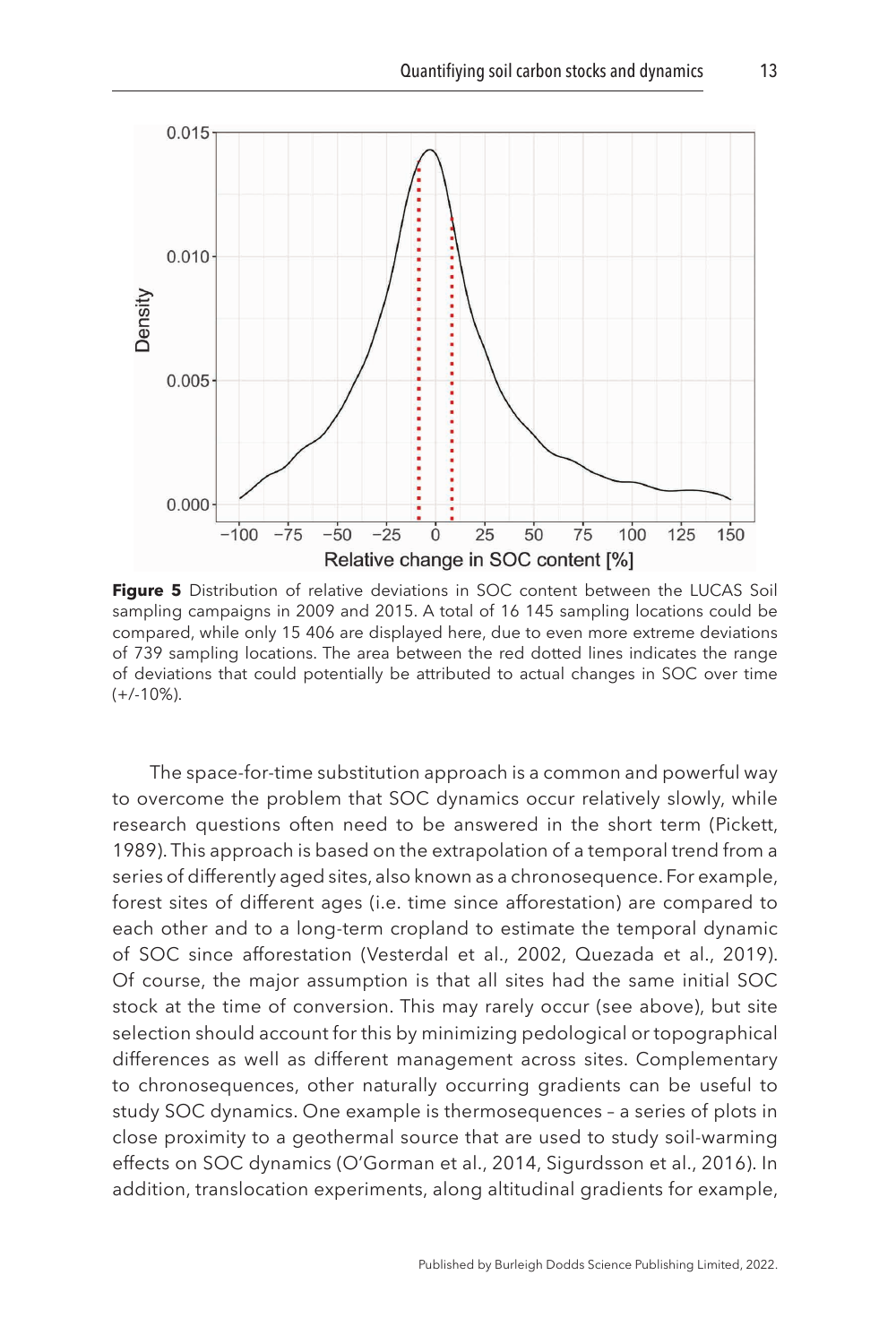can be used to mimic climate change effects on SOC dynamics ([Luan et al.,](#page-24-5)  [2014](#page-24-5)).

In summary, SOC dynamics are assessed in a wide range of scenarios, frameworks and experimental approaches, all of which require a high degree of standardization and reproducibility.

#### *3.2 Soil organic carbon fractionation*

SOC is the main constituent element of soil organic matter, a highly complex material consisting of countless compounds of various chemical properties and biogeochemical stability. For a better understanding, predicting and modeling of its dynamics and turnover in the soil, SOC is often conceptualized into different functional pools with distinct turnover kinetics [\(von Lützow et al., 2007](#page-27-11)). SOC models distinguish roughly between 2 and 7 partly interrelated pools, and experimental attempts have been made to quantify these pools by various fractionation schemes. Those approaches developed over time, following the prevailing paradigms of SOC stabilization in soils or vice versa [\(Dynarski et al.,](#page-22-8)  [2020\)](#page-22-8). Starting from pure and harsh chemical extractions ([Waksman, 1925](#page-27-12)), SOC fractionation has become more related to physical separation methods, such as size or density fractionation [\(Carter et al., 2003](#page-21-7)). A problem with SOC fractionation is that a myriad of different fractionation methods and method variations have been used, which usually preclude cross-study comparisons. A total of 20 different fractionation methods were evaluated by [Poeplau et al.](#page-25-7)  [\(2018\)](#page-25-7) to investigate their efficiency to isolate pools with different turnover times. It turned out that methods separating clay or clay and silt-associated SOC from coarse and free particulate SOC were among the most effective. These methods were only outperformed by methods that additionally included a step to obtain an oxidation-resistant SOC fraction. How meaningful such chemical fractionation methods are with respect to *in situ* biogeochemical stability ([Poeplau et al., 2019,](#page-25-8) [Lutfalla et al., 2014](#page-24-6)) or regarding their representativeness of model pools has often been debated [\(Elliott et al., 1996,](#page-22-9) [Luo et al., 2014](#page-24-7)). It has recently been proposed that the mere separation of particulate organic matter (POM) and mineral-associated organic matter (MAOM), two pools that have been shown to be substantially different in their mean residence time and response to changes, should be a possible way forward toward an improved understanding and prediction of SOC dynamics ([Lavallee et al., 2020](#page-24-8)). This suggestion will be examined by many researchers around the globe, since this efficient simplification strongly reduces the workload compared to other, more complex methods and increases the comparability across studies at the same time. However, the choice of a method should always suit the purpose, and a reduction to the mentioned two fractions might not always be the optimal solution.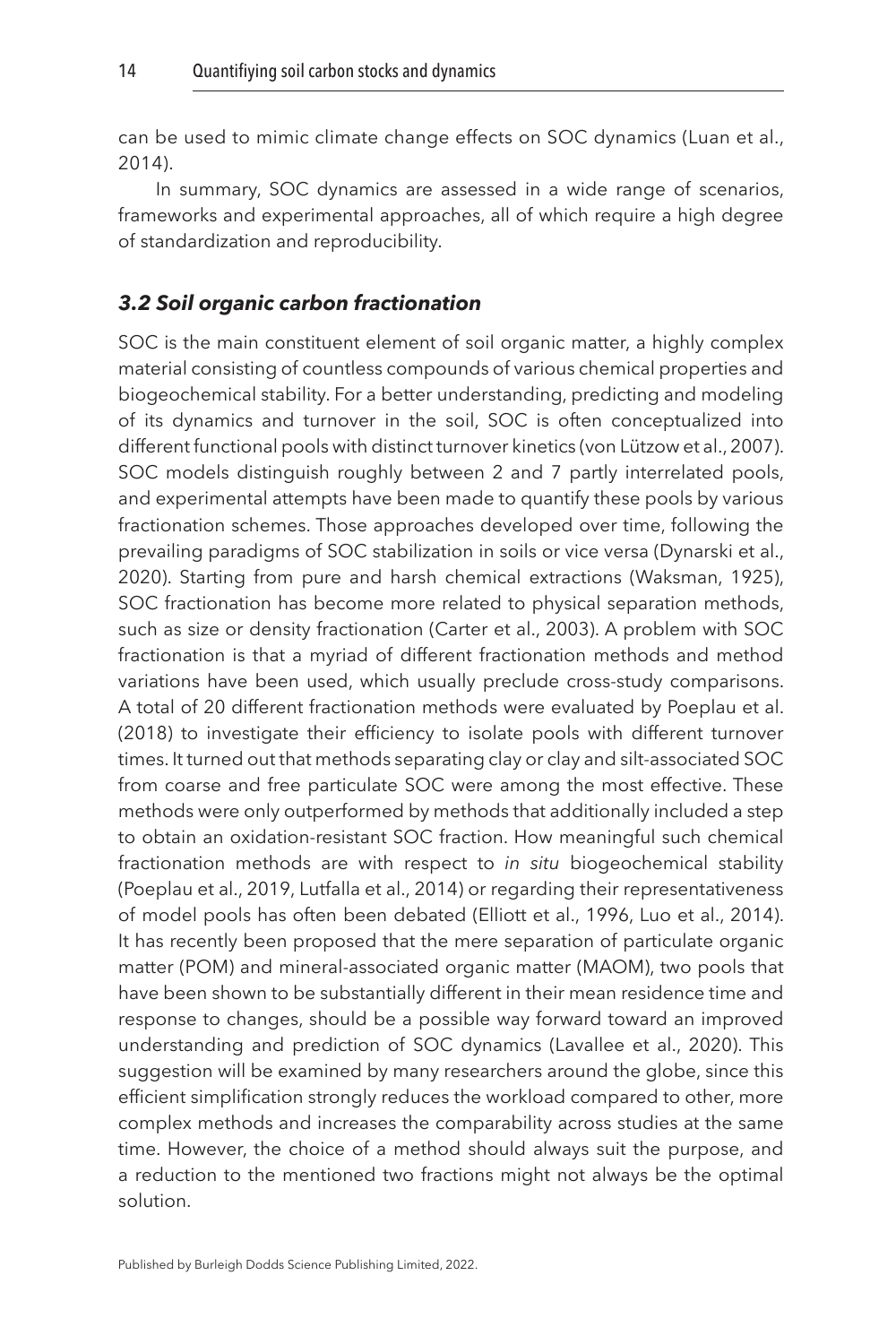#### *3.3 Use of carbon isotopes to quantify soil organic carbon turnover*

#### 3.3.1<sup>13</sup>C natural abundance (discrimination with age)

Well-drained soils under stable vegetation (i.e. forest or grassland) are characterized by regular inputs of litter and root material which are gradually decomposed and mixed as they move down through the soil profile. Thus, a gradient is established in these profiles as the undecomposed organic material at the surface is transformed by decomposition into smaller particles/ compounds that become more mobile and are transported deeper in the profile. The soil profile under forest or grassland contains an undisturbed, long-term record of decomposition and mixing processes useful for evaluating the rate of SOC turnover and determining the factors that regulate it. This evaluation can be conducted by coupling measurements of the stable C isotope composition ( $\delta^{13}$ C) and SOC at different depths through the soil profile.

The observation that the natural abundance of  $\delta^{13}$ C increases as SOC concentration decreases from the surface litter to deep layers in forest and grassland soils has been widely reported in different ecosystems and climates ([Powers and Schlesinger, 2002](#page-25-9), [Wang et al., 2018,](#page-27-13) Garten Jr. et al., [2000\)](#page-23-13). These observations show that  $\delta^{13}$ C increases vertically in the profile, until it reaches a maximum steady-state value ([Acton et al., 2013,](#page-21-8) [Kohl et al., 2015\)](#page-24-9). This increase in  $\delta^{13}$ C with depth is attributed to several factors, including the mixing of two isotopically different sources of C ([Garten et al., 2000\)](#page-23-13). The change in  $\delta^{13}C$ values with depth may reflect the depletion of atmospheric  $δ<sup>13</sup>C-CO<sub>2</sub>$  due to combustion of  $δ<sup>13</sup>C$ -depleted fossil fuels (a decrease of about 2‰ since the pre-industrial era) ([Keeling et al., 2017](#page-24-10)). The change in isotopic composition with depth may also be attributed to the mixing of above- and below-ground vegetative sources of C because of the isotopic differences in, for example, root inputs compared to leaf litter inputs. Soil C may also be enriched with  $13C$  due to isotopic discrimination against the heavier isotope in biological processes.

Soils formed under similar conditions exhibit similar trends in  $\delta^{13}C$  with depth, and the generally observed opposing trends of δ<sup>13</sup>C increases and SOC concentration decreases with depth result in a negative linear relationship between  $log_{10}$ -transformed SOC and δ<sup>13</sup>C. The slope of the gradient, β, has been proposed as a proxy for SOC turnover (Garten Jr. et al., [2000\)](#page-23-13). More recently, litter quality and mean annual temperature (MAT) were observed to be related to β ([Campbell et al., 2009\)](#page-21-9), as are soil texture and drainage [\(Powers and](#page-25-9)  [Schlesinger, 2002](#page-25-9)). It should be noted that these observations hold true only for well-drained forest and grassland soils, because it has been observed that the gradient in  $\delta^{13}$ C with depth was reversed in soils with very high clay content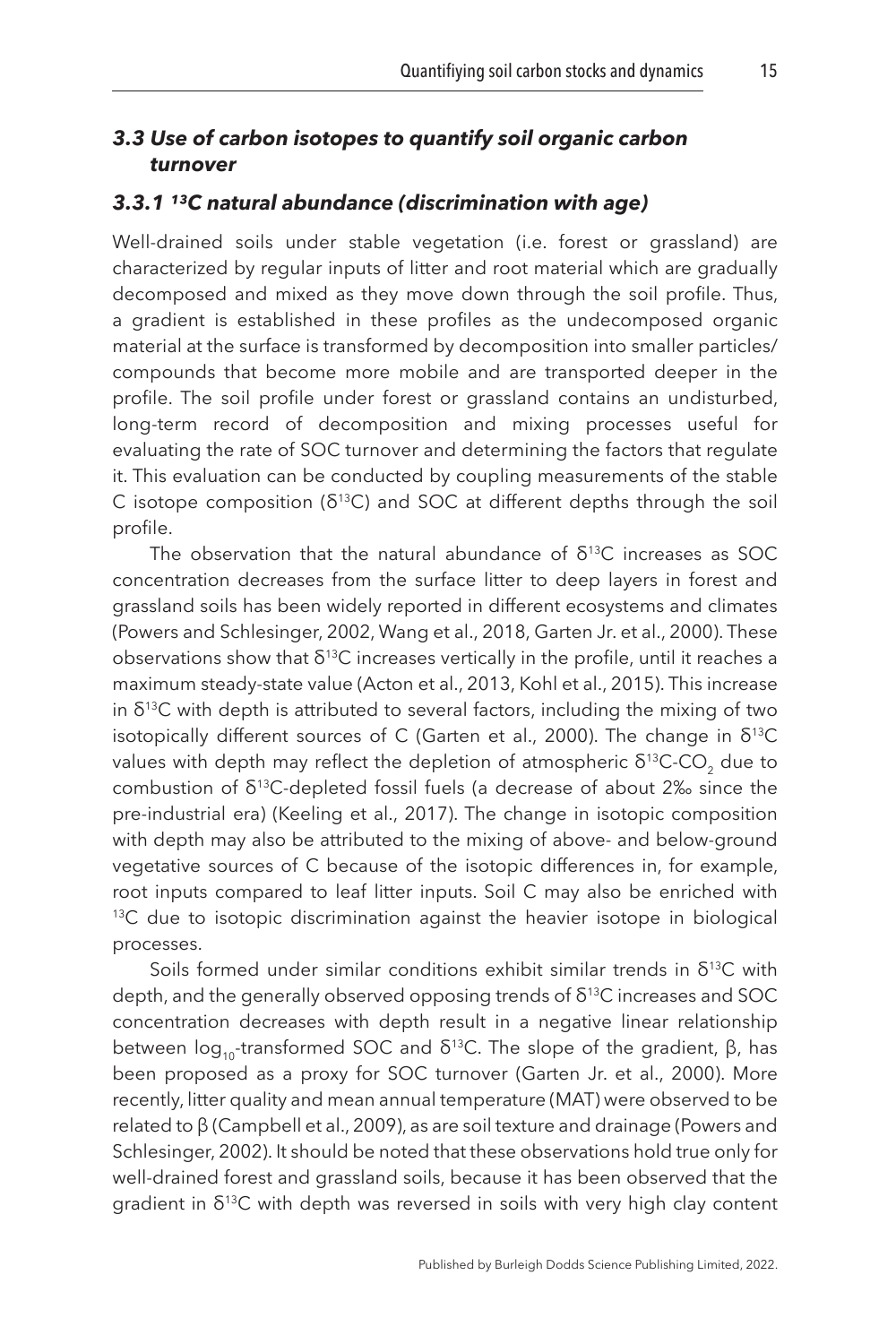([Krull and Skjemstad, 2003](#page-24-11)) and in water-logged soils with poor drainage due to the production of 13C-depleted methane (Krull and Retallack, [2000\)](#page-24-12).

Recently a meta-analysis was conducted with data from studies that measured the vertical gradients of stable C isotopes and SOC in 176 forest and grassland soil profiles to evaluate the controls of climate, soil properties and nutrients on SOC turnover in different biomes worldwide ([Wang et al.,](#page-27-13)  [2018\)](#page-27-13). A significant relationship between β and modeled SOC turnover rates was observed. Also, relationships observed between β and MAT, MAP, soil N concentration and clay content suggest that these data could be used at a regional level to estimate SOC turnover. This would help to clarify the role of SOC in the climate system and could reduce modeling uncertainty.

## *3.3.2 C***3***–C***4** *vegetation change*

The natural <sup>13</sup>C abundance of SOC is also useful as a quantitative tracer in systems when two plant species sources differ in their isotopic composition. For example, introduction of C4 plants to soil previously developed under C3 vegetation (or vice versa) results in the SOC containing two isotopically different sources of C. The  $\delta^{13}$ C signature of the soil organic matter integrates the relative contribution of the fresh C4 plant-derived carbon and the C3-derived SOC. In this situation, a two-end-member mixing model ([Chalk et al., 2020](#page-22-10)) is used to partition the SOC to origin, thereby allowing for an *in situ* estimate of SOC turnover:

 $\delta M = f_{\alpha} \delta_{\alpha} + f_{\beta} \delta_{\beta}$ 

where  $f_{A}$  and  $f_{B}$  are the fractions or proportions of A (e.g., C4-C) and B (e.g. C3-C) in M, and  $\delta_M$ ,  $\delta_A$  and  $\delta_B$  represent the mean <sup>13</sup>C signatures for the mixture M and sources A and B, respectively. The estimate of the proportion of C4-C derived from this model best characterizes turnover for the period of time following the vegetation change. The turnover rate of bulk soil and physical fractions of soil can also be determined using this mixing model [\(Derrien and](#page-22-11)  [Amelung, 2011\)](#page-22-11).

The natural  $\delta^{13}$ C abundance method has been widely used to estimate SOC turnover in soils and soil fractions under different climates and types of vegetation [\(Balesdent, 1987,](#page-21-10) [Gregorich et al., 1995](#page-23-14)). The strength of the method is evident in its use as a soil profile indicator of both known and presumed changes in vegetation and/or climate, in timescales ranging from years to centuries (depending on the approach). In a comprehensive review, [Chalk et al. \(2020\)](#page-22-10) summarized studies using  $\delta^{13}$ C measurements at different depths/horizons in the soil profile to indicate shifts in ecotone boundaries and changes in vegetation (e.g. induced by fire, grazing or climate change) within ecosystems.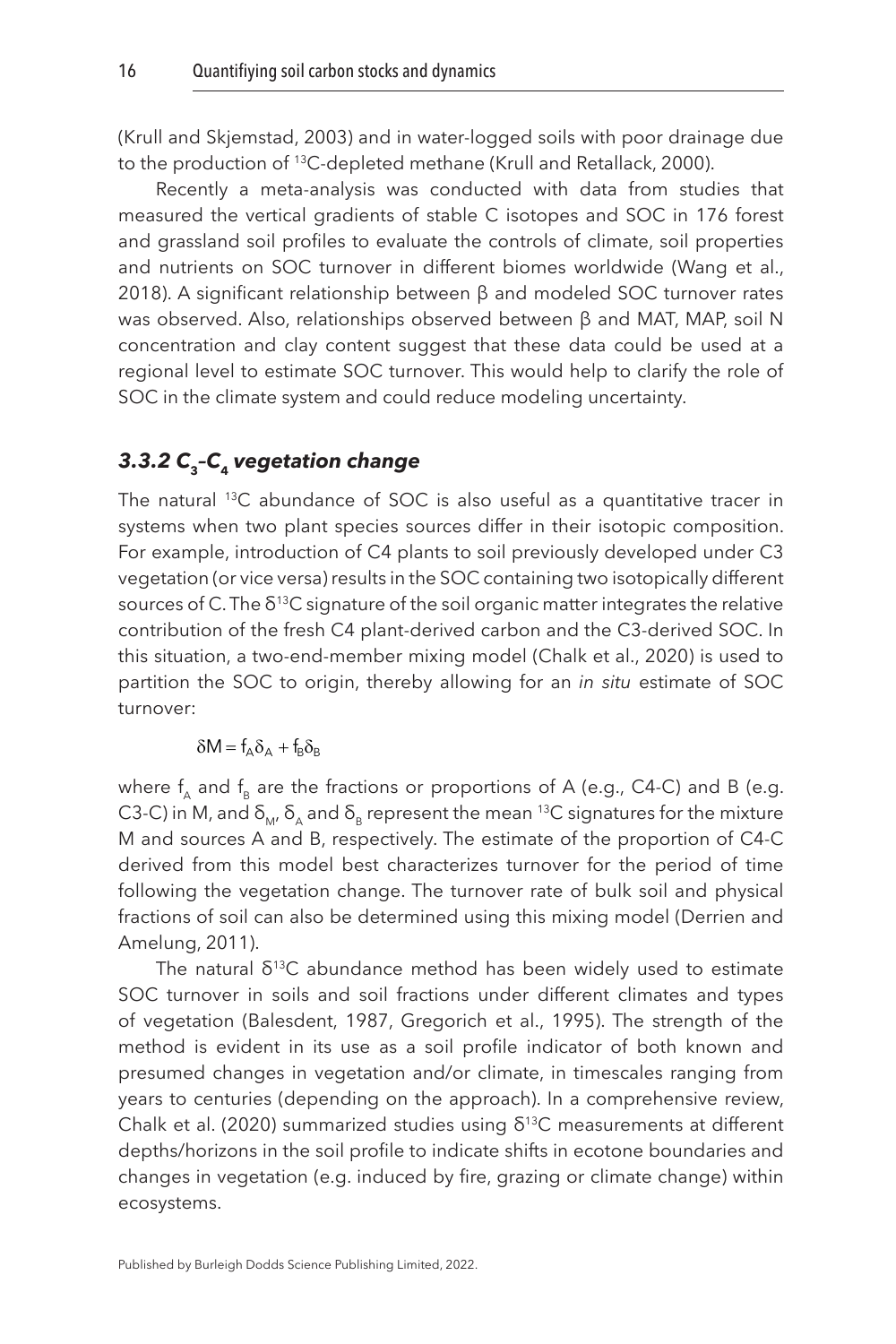#### *3.3.3 Case study 2*

In this case study, several of the approaches discussed above were applied to study SOC dynamics at the soil profile scale. These include: the space-fortime substitution (change from annual crops to the perennial bioenergy crop *Miscanthus*), SOC fractionation and the natural δ<sup>13</sup>C abundance method, to study fraction and depth-specific SOC turnover ([Poeplau and Don, 2014](#page-25-10)). *Miscanthus*, a perennial C4 grass from Eastern Asia, is considered a bioenergy crop in European agro-ecosystems, due to its high biomass production under low input conditions ([Clifton-Brown et al., 2015](#page-22-12)). It was hypothesized that SOC sequestration could be an additional, climate-smart benefit of *Miscanthus* cultivation on soil that has been used as long-term cropland earlier. Soils of six *Miscanthus* plantations and their adjacent croplands across central Europe (Germany, the Netherlands, Switzerland and Denmark) were sampled to a depth of 80 cm to assess total SOC stock changes as well as C4-carbon accumulation and C3 depletion along the soil profile. For the topsoil (0–10, 10–20 and 20–30 cm increments), an SOC fractionation was conducted and the fraction of C4 carbon was determined for each of the five following fractions [\(Zimmermann](#page-28-1) [et al., 2007](#page-28-1)): POM, dissolved organic C (DOC), sand and stable-aggregatesassociated-C (S+A), silt and clay associated C that was (rSOC) or was not resistant to a chemical oxidation treatment (S+C-rSOC). Conceptually, the turnover rate of the different fractions follows the order POM > DOC > S+A > S+C−rSOC > rSOC. After 16 years of *Miscanthus* cultivation, SOC stocks increased at an annual rate of 0.4±0.2 Mg C ha−1 yr−1. As expected, sequestration of *Miscanthus*derived SOC was highest in the topsoil and decreased exponentially with depth ([Fig. 6a\)](#page-18-0). However, even in the deepest subsoil increment (50–80 cm), a clear *Miscanthus* signal was detected at all sites. The fractionation revealed that the POM fraction was most enriched in *Miscanthus*-derived SOC, while the lowest enrichment was found in the oxidation-resistant carbon of the silt and clay fraction (rSOC) ([Fig. 6b\)](#page-18-0). This case study represents a proof of concept for the applied fractionation method.

#### *3.4 Other isotope approaches and alternatives to quantify soil organic carbon turnover*

The use of C isotopes is not restricted to the natural abundance and stable isotopes  $12C$  and  $13C$ . The much lower natural abundance of the radioactive isotope 14C is also used for studying SOC age and turnover, in the so-called radiocarbon dating method ([Balesdent, 1987,](#page-21-10) [Trumbore et al., 1989](#page-27-14)). This powerful method, which is widely used in age determination in many subject areas, is based on the radioactive decay of <sup>14</sup>C. It has fundamentally contributed to our understanding of SOC ages, which range from years to millennia [\(Paul](#page-25-11)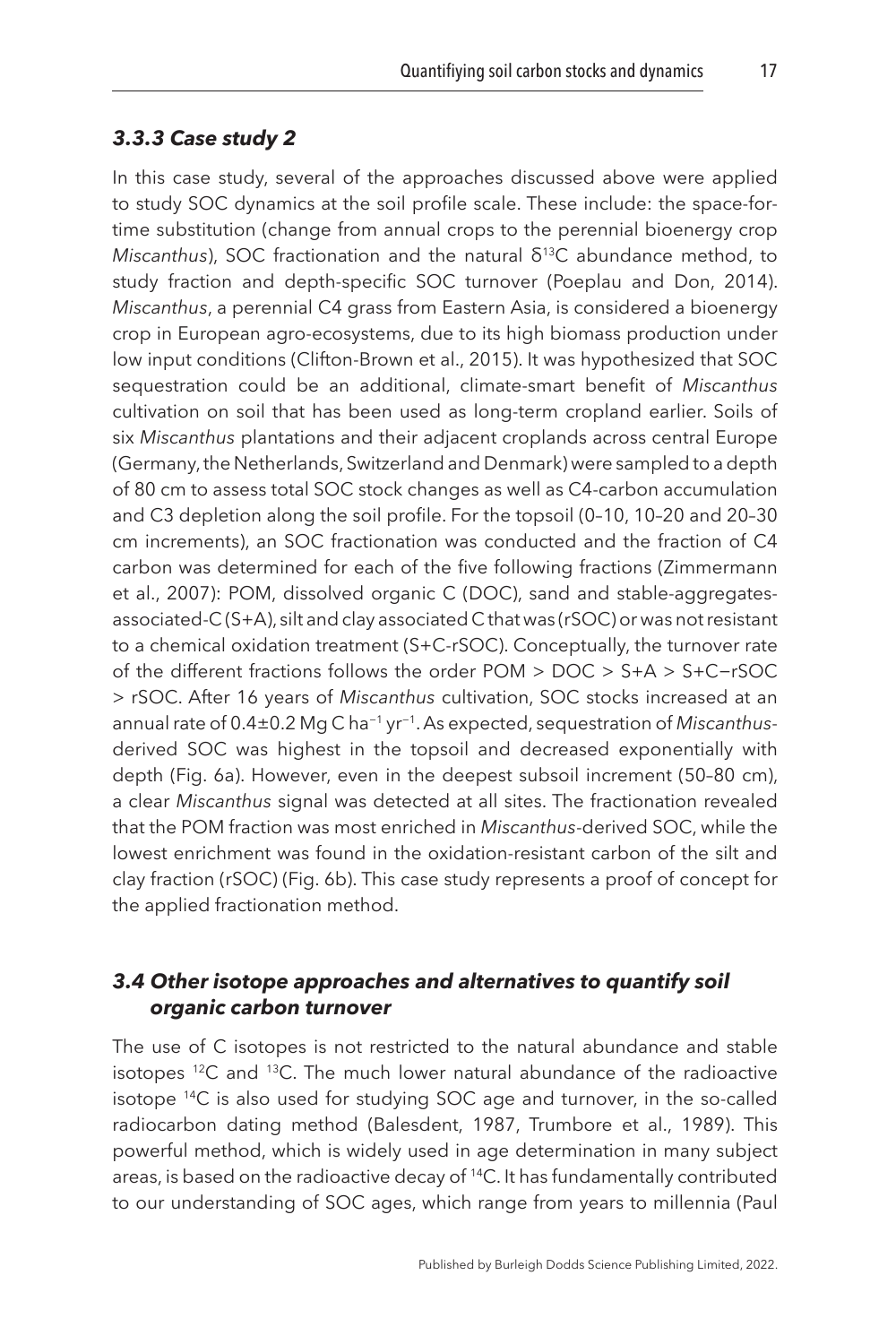<span id="page-18-0"></span>

**Figure 6** (a) *Miscanthus*-derived carbon sequestration as a function of depth at six central European sites; and (b) average proportion of *Miscanthus*-derived carbon in bulk SOC (total) and five different SOC fractions (POM = particulate organic matter, DOC = dissolved organic carbon, S + A = sand and stable aggregate-associated organic carbon, S + C − rSOC = silt and clay-associated organic carbon that is not resistant to oxidation with NaOCl, rSOC = NaOCL-resistant SOC). Adapted from [Poeplau and Don \(2014\).](#page-25-10)

[et al., 1997\)](#page-25-11). Whole-profile SOC dynamics were extensively studied using radiocarbon dating, leading to improved understanding of soil–atmosphere carbon transfers ([Balesdent et al., 2018](#page-21-11)). [Paul et al. \(2001\)](#page-24-13) measured 14C natural abundance in the profiles of agricultural soils in mid-west USA and determined the mean residence time (MRT) of SOC at different depths. The MRTs of the SOC of surface horizons ranged from modern to 1100 years (mean: 560 years). The MRT increased to an average of 1700 years in the 25–50-cm depth increment and 2757 years at 50–100 cm. One important feature of radiocarbon dating is the use of the so-called 'bomb peak,' which relates to the testing of nuclear weapons in the 1950s and 1960s, which increased the atmospheric 14C content by as much as 70%. This peak helps to distinguish modern (post-bomb peak) from older (pre-bomb peak) carbon and can thus be used to estimate several parameters of SOC dynamics, such as annual input and turnover time [\(Goh,](#page-23-15)  [1990\)](#page-23-15). The steep depletion of atmospheric <sup>14</sup>C after the bomb peak can further be used as a calibration curve for exact dating of entirely modern (post-bomb peak) organic matter ([Wild et al., 2000](#page-27-15)). Apart from natural abundance, 13C and <sup>14</sup>C are also used as tracers in labeling studies, mainly to study shorter-term (days to years) SOC dynamics and related processes [\(Gregorich et al., 2015,](#page-23-16) [Ziegler et al., 2005](#page-28-2)). When applied as pulses to living plants, carbon allocation within the plant and to the soil (microbes) can be directly quantified [\(Johnson](#page-24-14)  [et al., 2002,](#page-24-14) [Epron et al., 2012](#page-22-13), [Swinnen et al., 1994](#page-26-10)).

Apart from the coupled use of isotopes and SOC fractionation, other methods, such as thermal analysis techniques, have been used ([Plante et al.,](#page-25-12)  [2009\)](#page-25-12). The main idea is to link SOC thermal stability to its biogeochemical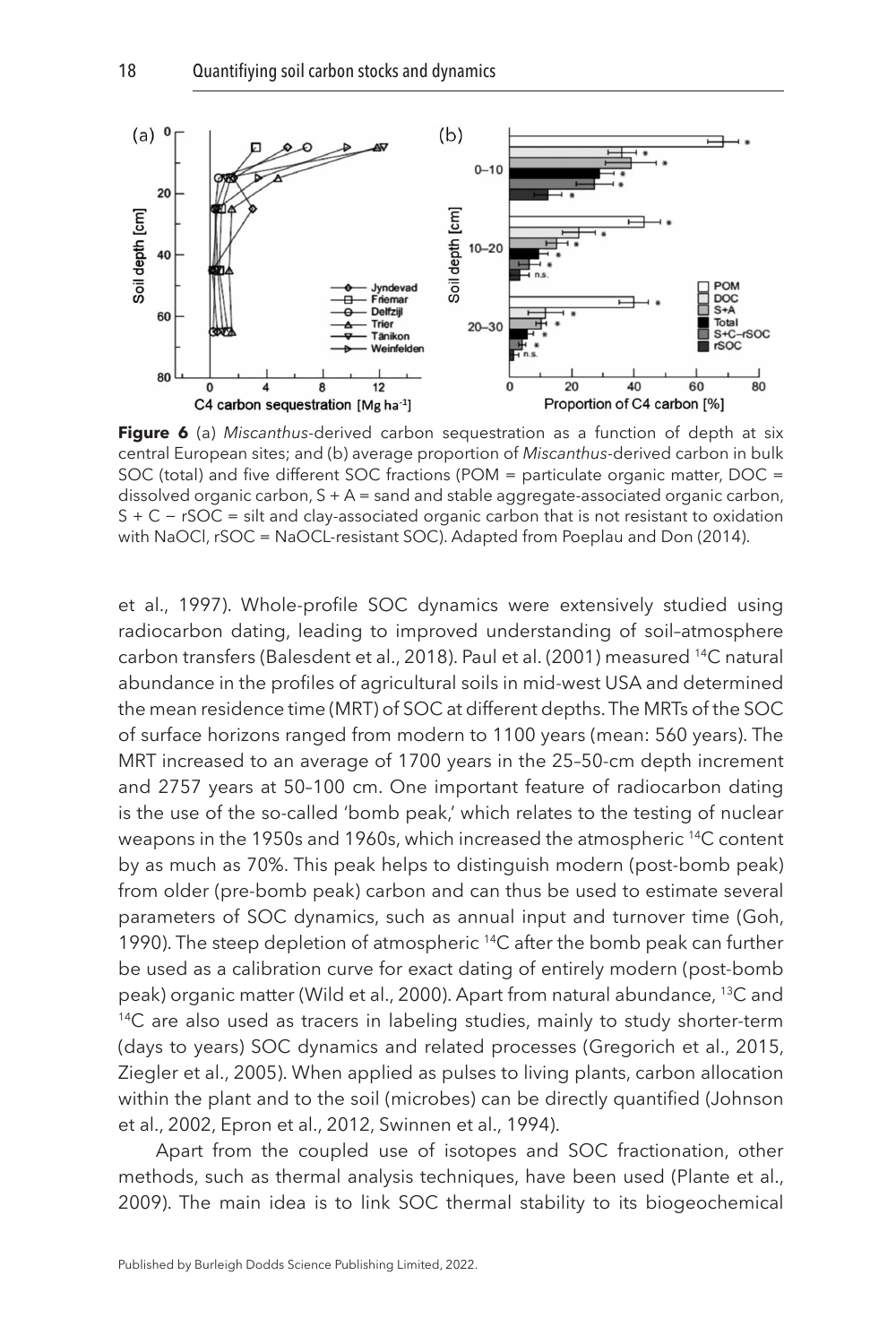stability, and in recent years, thermogravimetry, differential scanning calorimetry and temperature-controlled thermal analysis (e.g. Rock Eval pyrolysis) have been found to be promising high-throughput approaches ([Peltre et al., 2013,](#page-25-13) [Barré et al., 2016,](#page-21-12) [Disnar et al., 2003](#page-22-14)). Several indices from temperaturecontrolled thermal analysis have been developed to successfully describe *in situ* biogeochemical stability ([Cécillon et al., 2018](#page-21-13), [Poeplau et al., 2019\)](#page-25-8). In combination with a machine-learning model, Rock Eval pyrolysis was found to be potentially applicable to estimate the proportion of centennially stable SOC in large sample sets, such as from soil inventories ([Cécillon et al., 2018](#page-21-13)).

The ratio of SOC stocks and inputs or output (i.e., heterotrophic respiration) is often used as a measure of the MRT of SOC ([Chen et al., 2013,](#page-22-15) [Carvalhais](#page-21-14) [et al., 2014\)](#page-21-14). Due to several critical assumptions associated with using this approach, the absolute numbers should be interpreted with care, and the correct terminology is also important, as pointed out by [Sierra et al. \(2017\).](#page-26-11) Moreover, it has recently been pointed out that the MRT of SOC is strongly underestimated by the ratio of total SOC divided by total annual C input or efflux, since a major part ~80% of fresh C inputs to the soil is decomposed rapidly and never appears in the pool that is usually defined as SOC (that is, organic carbon quantified in the < 2 mm soil fraction) [\(Luo et al., submitted,](#page-24-15) [Poeplau et al., 2021](#page-25-14)). The stock/input or stock/output ratio might therefore define the MRT of organic carbon that freshly enters the soil rather than that of stabilized SOC, which should also explain the discrepancies usually detected when comparing estimates of MRT or SOC turnover based on δ<sup>13</sup>C approaches ([Sanderman et al., 2003](#page-26-12)).

#### <span id="page-19-0"></span>**[4 Conclusion](#page-1-4)**

This chapter gives a broad overview on advances in measuring SOC stocks and dynamics. Owing to its high relevance for scientists, land owners and policy makers, soil organic matter research has a long history in many parts of the globe. The focus of this research in the past has been on surface soils. However, in the past 2–3 decades, more attention has been given to SOC in the subsoil. Thus, there has been more effort to characterize SOC stocks and dynamics within the soil profile. The complexity and diversity of soils has led to the development of a wide range of different methods and approaches to sample soils, to design experiments and monitoring schemes, calculate SOC stocks, fractionate SOC and investigate its dynamics through the soil profile. This diversity can be problematic because one method, technique or concept may not be universally applicable or comparable to other methods. However, even in situations where no change in method and geographical position occurs, it remains a challenge to 'reproduce' SOC stock estimates, hampering the verification of SOC stock changes. Soil-sensing methods have become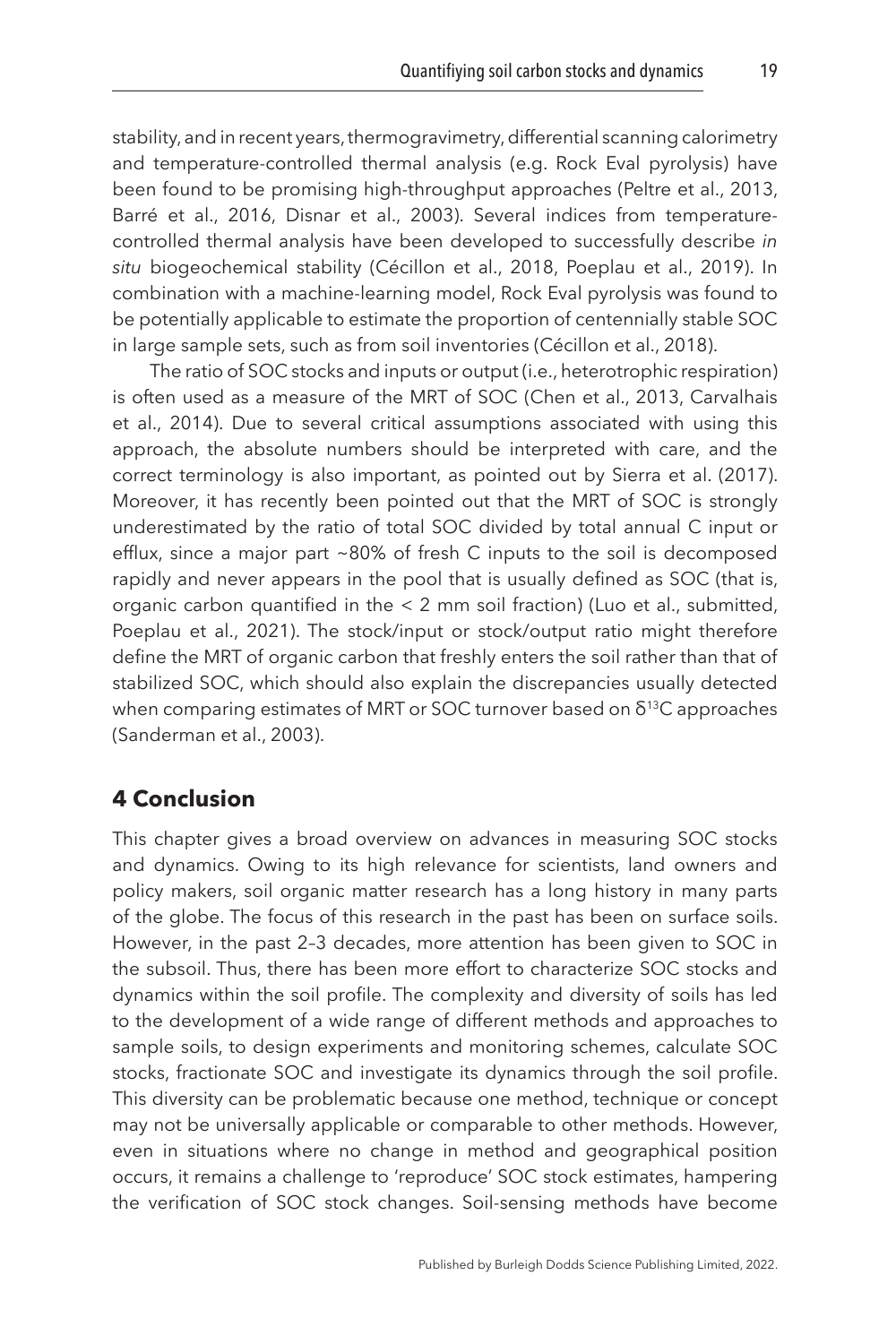more widely used in recent years and more attention is currently devoted to developing proximal and remote-sensing-based methods for estimating SOC stocks. However, in the short term, it seems unlikely that soil-sensing methods will fully replace traditional soil sampling and analysis. It is therefore necessary to continue to work toward improving our techniques for measuring SOC stocks and dynamics at the profile scale.

# <span id="page-20-0"></span>**[5 Where to look for further information](#page-1-5)**

A text book with a good overview on soil sampling and analysis methods

• Carter, M. R. and Gregorich, E. G. (Eds.). (2007). *Soil Sampling and Methods of Analysis*. CRC Press.

Further material on sensing methods, including mobile phone applications:

- [http://blog.our-sci.net/2019/01/15/an-open-strategy-to-build-soil-carbon](http://blog.our-sci.net/2019/01/15/an-open-strategy-to-build-soil-carbon-part-2/) [-part-2/.](http://blog.our-sci.net/2019/01/15/an-open-strategy-to-build-soil-carbon-part-2/)
- [https://www.quickcarbon.org/.](https://www.quickcarbon.org/)
- [https://www.hutton.ac.uk/research/departments](https://www.hutton.ac.uk/research/departments/information-and-computational-sciences/esmart) /information-and [-computational-sciences/esmart.](https://www.hutton.ac.uk/research/departments/information-and-computational-sciences/esmart)

A webpage on SOC fractionation methods, based on an international method comparison [\(Poeplau et al., 2018\)](#page-25-7):

• [https://www.somfractionation.org/.](https://www.somfractionation.org/)

Comprehensive guidelines for measuring and modeling SOC stocks and changes:

• [http://www.fao.org/3/CA2934EN/ca2934en.pdf.](http://www.fao.org/3/CA2934EN/ca2934en.pdf)

Project page of the European soil monitoring system LUCAS Soil, with links to data repositories:

• [https://esdac.jrc.ec.europa.eu/projects/lucas.](https://esdac.jrc.ec.europa.eu/projects/lucas)

Tea time! – An inspiring global citizen science project related to organic matter (litter) decomposition:

• [http://www.teatime4science.org/.](http://www.teatime4science.org/)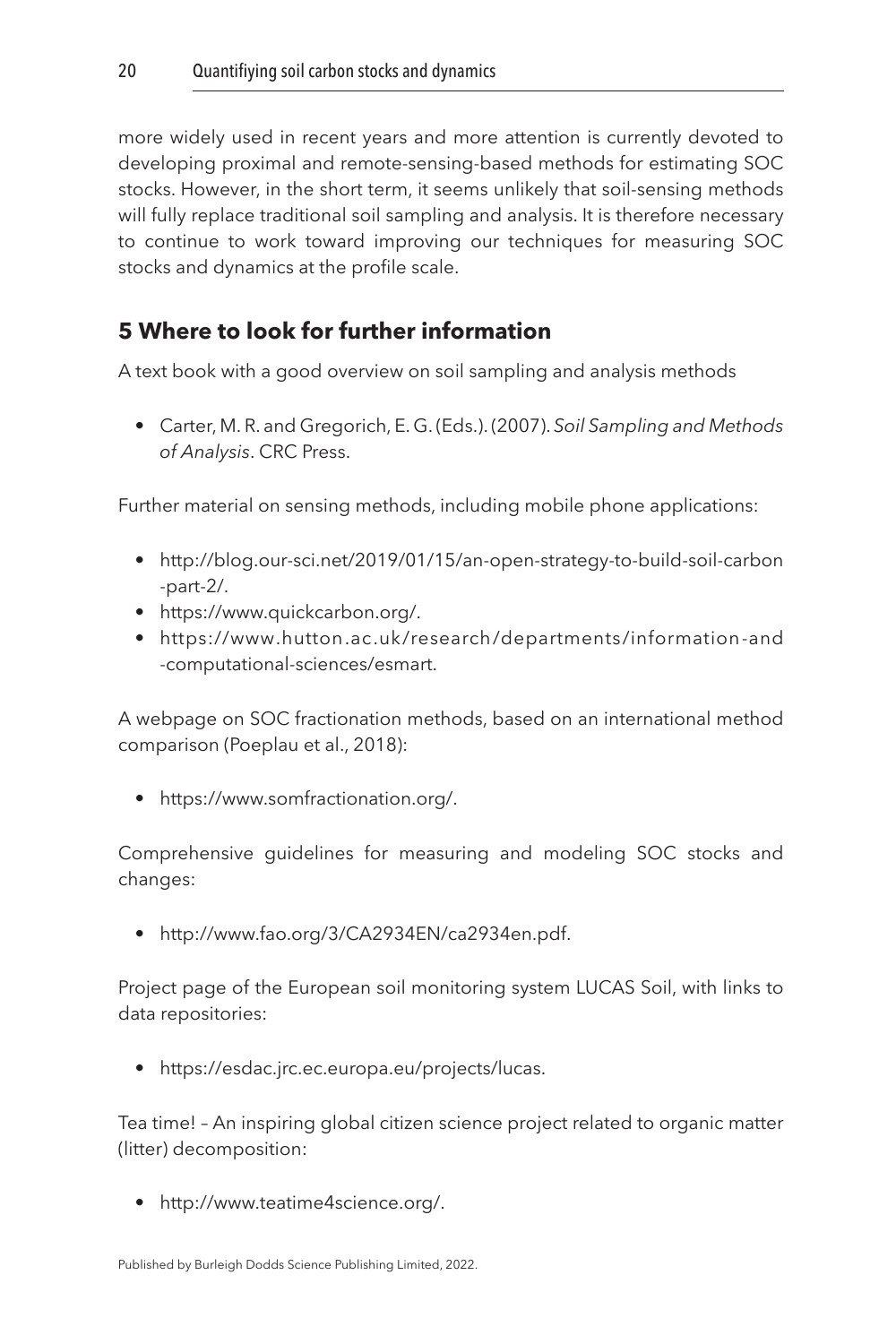#### <span id="page-21-0"></span>**[6 References](#page-1-6)**

- <span id="page-21-8"></span>Acton, P., Fox, J., Campbell, E., Rowe, H. and Wilkinson, M. 2013. Carbon isotopes for estimating soil decomposition and physical mixing in well-drained forest soils. *Journal of Geophysical Research: Biogeosciences* 118(4), 1532–1545.
- <span id="page-21-3"></span>Aitkenhead, M., Donnelly, D., Coull, M. and Gwatkin, R. 2016. Estimating soil properties with a mobile phone. In: *Digital Soil Morphometrics*. Cham: Springer.
- <span id="page-21-10"></span>Balesdent, J. 1987. The turnover of soil organic fractions estimated by radiocarbon dating. *Science of the Total Environment* 62, 405–408.
- <span id="page-21-11"></span>Balesdent, J., Basile-Doelsch, I., Chadoeuf, J., Cornu, S., Derrien, D., Fekiacova, Z. and Hatté, C. 2018. Atmosphere–soil carbon transfer as a function of soil depth. *Nature* 559(7715), 599–602.
- <span id="page-21-12"></span>Barré, P., Plante, A. F., Cécillon, L., Lutfalla, S., Baudin, F., Bernard, S., Christensen, B. T., Eglin, T., Fernandez, J. M., Houot, S., Kätterer, T., Le Guillou, C., Macdonald, A., Van Oort, F. and Chenu, C. 2016. The energetic and chemical signatures of persistent soil organic matter. *Biogeochemistry* 130(1–2), 1–12.
- <span id="page-21-2"></span>Batjes, N. H. 2014. Total carbon and nitrogen in the soils of the world. *European Journal of Soil Science* 65(1), 10–21.
- <span id="page-21-6"></span>Bellamy, P. H., Loveland, P. J., Bradley, R. I., Lark, R. M. and Kirk, G. J. 2005. Carbon losses from all soils across England and Wales 1978–2003. *Nature* 437(7056), 245–248.
- <span id="page-21-5"></span>Bolinder, M. A., Crotty, F., Elsen, A., Frac, M., Kismányoky, T., Lipiec, J., Tits, M., Tóth, Z., Kätterer, T. J. M. and Change, A. S. F. G. 2020. The effect of crop residues, cover crops, manures and nitrogen fertilization on soil organic carbon changes in agroecosystems: A synthesis of reviews. *Mitigation and Adaptation Strategies for Global Change* 25(6), 929–952.
- <span id="page-21-1"></span>Bolinder, M. A., Kätterer, T., Andrén, O., Ericson, L., Parent, L.-E. and Kirchmann, H. 2010. Long-term soil organic carbon and nitrogen dynamics in forage-based crop rotations in Northern Sweden (63–64°N). *Agriculture, Ecosystems and Environment* 138(3–4), 335–342.
- <span id="page-21-9"></span>Campbell, J. E., Fox, J. F., Davis, C. M., Rowe, H. D. and Thompson, N. 2009. Carbon and nitrogen isotopic measurements from southern Appalachian soils: Assessing soil carbon sequestration under climate and land-use variation. *Journal of Environmental Engineering* 135(6), 439–448.
- <span id="page-21-7"></span>Carter, M. R., Angers, D. A., Gregorich, E. G. and Bolinder, M. A. 2003. Characterizing organic matter retention for surface soils in eastern Canada using density and particle size fractions. *Canadian Journal of Soil Science* 83(1), 11–23.
- <span id="page-21-14"></span>Carvalhais, N., Forkel, M., Khomik, M., Bellarby, J., Jung, M., Migliavacca, M., Mu, M., Saatchi, S., Santoro, M., Thurner, M., Weber, U., Ahrens, B., Beer, C., Cescatti, A., Randerson, J. T. and Reichstein, M. 2014. Global covariation of carbon turnover times with climate in terrestrial ecosystems. *Nature* 514(7521), 213–217.
- <span id="page-21-4"></span>Cécillon, L., Barthès, B. G., Gomez, C., Ertlen, D., Genot, V., Hedde, M., Stevens, A. and Brun, J. J. 2009. Assessment and monitoring of soil quality using near-infrared reflectance spectroscopy (NIRS). *European Journal of Soil Science* 60(5), 770–784.
- <span id="page-21-13"></span>Cécillon, L., Baudin, F., Chenu, C., Houot, S., Jolivet, R., Kätterer, T., Lutfalla, S., Macdonald, A., Oort, F. V., Plante, A. F., Savignac, F., Soucémarianadin, l. N. and Barré, P. 2018. A model based on Rock-Eval thermal analysis to quantify the size of the centennially persistent organic carbon pool in temperate soils. *Biogeosciences* 15(9), 2835–2849.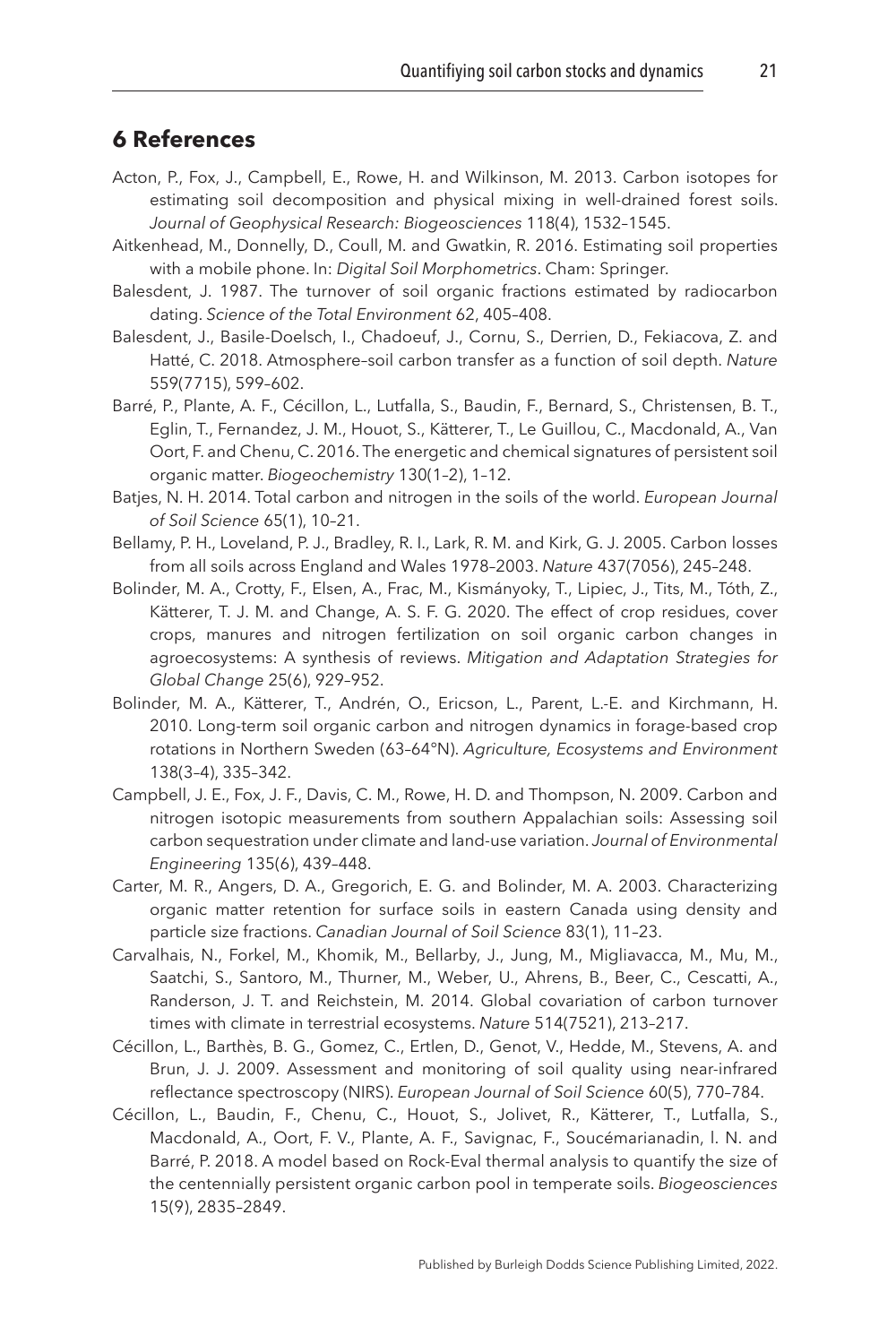- <span id="page-22-10"></span>Chalk, P. M., Balieiro, F. C. and Chen, D. 2020. Quantitative estimation of carbon dynamics in terrestrial ecosystems using natureal variation of the δ13C abundance of soils and biota. Advances in Agronomy 167, 63–104.
- <span id="page-22-15"></span>Chen, S., Huang, Y., Zou, J. and Shi, Y. 2013. Mean residence time of global topsoil organic carbon depends on temperature, precipitation and soil nitrogen. *Global and Planetary Change* 100, 99–108.
- <span id="page-22-12"></span>Clifton-Brown, J., Schwarz, K-U. and Hastings, A. 2015. History of the development of Miscanthus as a bioenergy crop: From small beginnings to potential realisation. *Biology and Environment: Proceedings of the Royal Irish Academy* 115B(1), 45–57.
- <span id="page-22-6"></span>Debreczeni, K. and Körschens, M. 2003. Long-term field experiments of the world. *Archives of Agronomy and Soil Science* 49(5), 465–483.
- <span id="page-22-0"></span>de Gruijter, J. J., Mcbratney, A. B., Minasny, B., Wheeler, I., Malone, B. P. and Stockmann, U. 2018. Farm-scale soil carbon auditing. In: Mcbratney, A. B., Minasny, B. and Stockmann, U. (Eds) *Pedometrics*. Cham: Springer International Publishing.
- <span id="page-22-11"></span>Derrien, D. and Amelung, W. 2011. Computing the mean residence time of soil carbon fractions using stable isotopes: Impacts of the model framework. *European Journal of Soil Science* 62(2), 237–252.
- <span id="page-22-14"></span>Disnar, J. R., Guillet, B., Kéravis, D., Di-Giovanni, C. and Sebag, D. 2003. Soil organic matter (SOM) characterization by Rock-Eval pyrolysis: Scope and limitations. *Organic Geochemistry* 34(3), 327–343.
- <span id="page-22-3"></span>Doetterl, S., Stevens, A., Van Oost, K. and Van Wesemael, B. 2013. Soil organic carbon assessment at high vertical resolution using closed-tube sampling and vis-NIR spectroscopy. *Soil Science Society of America Journal* 77(4), 1430–1435.
- <span id="page-22-5"></span>Don, A., Hagen, C., Grüneberg, E. and Vos, C. 2019. Simulated wild boar bioturbation increases the stability of forest soil carbon. *Biogeosciences* 16(21), 4145 –4155.
- <span id="page-22-8"></span>Dynarski, K. A., Bossio, D. A. and Scow, K. M. 2020. Dynamic stability of soil carbon: Reassessing the "Permanence" of soil carbon sequestration. *Frontiers in Environmental Science* 8, 218.
- <span id="page-22-7"></span>Ellert, B., Janzen, H., Mcconkey, B. and Lal, R. 2001. Measuring and comparing soil carbon storage. In: Kimble, J. M., Follett, R. F. and Stewart, B. A. (Eds) *Assessment Methods for Soil Carbon*, 131–146. Boca Raton, FL.
- <span id="page-22-1"></span>Ellert, B., Janzen, H., Vandenbygaart, A. and Bremer, E. 2008. *Measuring Change in Soil Organic Carbon Storage*. Boca Raton, FL: Taylor & Francis.
- <span id="page-22-4"></span>Ellert, B. H. and Bettany, J. R. 1995. Calculation of organic matter and nutrients stored in soils under contrasting management regimes. *Canadian Journal of Soil Science* 75(4), 529–538.
- <span id="page-22-9"></span>Elliott, E. T., Paustian, K. and Frey, S. D. 1996. Modelling the measurable or measuring the modelable: A hierarchical approach to isolating meaningful soil organic matter fractions. In: Smith, J. U. (Ed.) *Evaluation of Soil Organic Matter Models Using Existing Long-Term Datasets*. Berlin: Springer-Verlag.
- <span id="page-22-2"></span>England, J. R. and Viscarra Rossel, R. A. 2018. Proximal sensing for soil carbon accounting. *Soil* 4(2), 101–122.
- <span id="page-22-13"></span>Epron, D., Bahn, M., Derrien, D., Lattanzi, F. A., Pumpanen, J., Gessler, A., Högberg, P., Maillard, P., Dannoura, M., Gérant, D. and Buchmann, N. 2012. Pulse-labelling trees to study carbon allocation dynamics: A review of methods, current knowledge and future prospects. *Tree Physiology* 32(6), 776–798.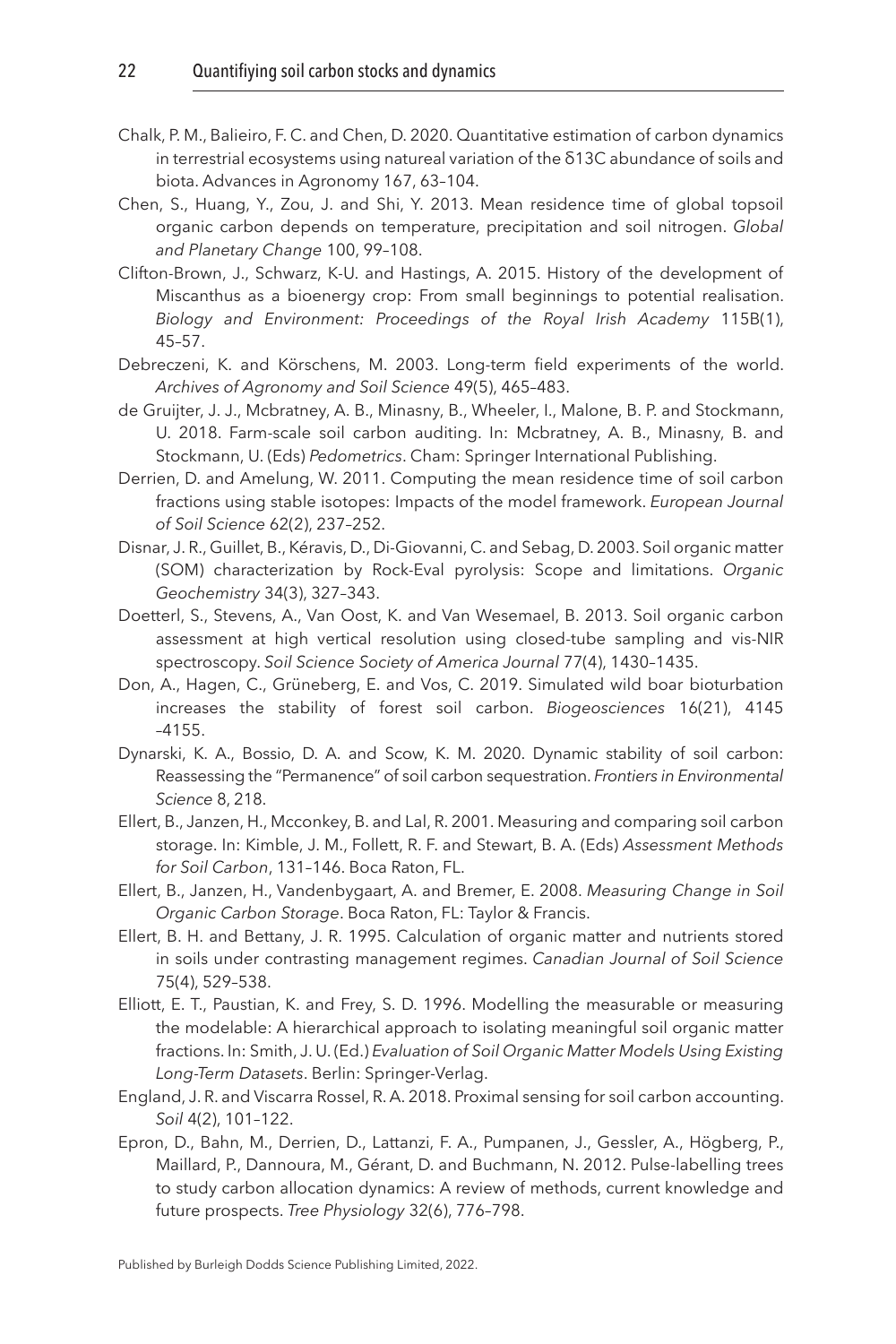- <span id="page-23-11"></span>Fernández-Ugalde, O., Ballabio, C., Lugato, E., Scarpa, S. and Jones, A. 2020a. Assessment of changes in topsoil properties in LUCAS samples between 2009/2012 and 2015 surveys. *JRC Technical Research Reports*, Luxembourg.
- <span id="page-23-4"></span>Fernández-Ugalde, O., Jones, A. and Meuli, R. G. 2020b. Comparison of sampling with a spade and gouge auger for topsoil monitoring at the continental scale. *European Journal of Soil Science* 71(2), 137–150.
- <span id="page-23-10"></span>Freibauer, A., Rounsevell, M. D. A., Smith, P. and Verhagen, J. 2004. Carbon sequestration in the agricultural soils of Europe. *Geoderma* 122(1), 1–23.
- <span id="page-23-13"></span>Garten, C. T., Cooper, L. W., Post, W. M., III. and Hanson, P. J. M. 2000. Climate controls on forest soil C isotope ratios in the southern Appalachian mountains. *Ecology* 81(4), 1108–1119.
- <span id="page-23-15"></span>Goh, K. M. 1990. Bomb carbon. In: David Coleman, B. F., Melillo, J. and Eldor, P. (Eds) *Carbon Isotope Techniques*. San Diego, CA: Academic Press.
- <span id="page-23-0"></span>Goidts, E., Van Wesemael, B. and Crucifix, M. 2009. Magnitude and sources of uncertainties in soil organic carbon (SOC) stock assessments at various scales. *European Journal of Soil Science* 60(5), 723–739.
- <span id="page-23-16"></span>Gregorich, E. G., Gillespie, A. W., Beare, M. H., Curtin, D., Sanei, H. and Yanni, S. F. 2015. Evaluating biodegradability of soil organic matter by its thermal stability and chemical composition. *Soil Biology and Biochemistry* 91, 182–191.
- <span id="page-23-14"></span>Gregorich, E. G., Monreal, C. M. and Ellert, B. H. (1995). Turnover of soil organic matter and storage of corn residue carbon estimated from natural 13C abundance. Canadian Journal of Soil Science 75(2), 161–167.
- <span id="page-23-1"></span>Heikkinen, J., Keskinen, R., Regina, K., Honkanen, H. and Nuutinen, V. 2020. Estimation of carbon stocks in boreal cropland soils - methodological considerations. *European Journal of Soil Science* 72(2), 934–945.
- <span id="page-23-12"></span>Heikkinen, J., Ketoja, E., Nuutinen, V. and Regina, K. 2013. Declining trend of carbon in Finnish cropland soils in 1974–2009. *Global Change Biology* 19(5), 1456–1469.
- <span id="page-23-8"></span>Hermansen, C., Knadel, M., Moldrup, P., Greve, M. H., Karup, D. and De Jonge, L. W. 2017. Complete soil texture is accurately predicted by visible near-infrared spectroscopy. *Soil Science Society of America Journal* 81(4), 758–769.
- <span id="page-23-2"></span>Hicks Pries, C. E., Castanha, C., Porras, R. C. and Torn, M. S. 2017. The whole-soil carbon flux in response to warming. *Science* 355(6332), 1420–1423.
- <span id="page-23-9"></span>Hobley, E., Steffens, M., Bauke, S. L. and Kögel-Knabner, I. 2018. Hotspots of soil organic carbon storage revealed by laboratory hyperspectral imaging. *Scientific Reports* 8(1), 13900.
- <span id="page-23-3"></span>Jackson, R. B., Canadell, J., Ehleringer, J. R., Mooney, H. A., Sala, O. E. and Schulze, E. D. 1996. A global analysis of root distributions for terrestrial biomes. *Oecologia* 108(3), 389–411.
- <span id="page-23-5"></span>Jacobs, A., Flessa, H., Don, A., Heidkamp, A., Prietz, R., Dechow, R., Gensior, A., Poeplau, C., Riggers, C. and Schneider, F. 2018. Landwirtschaftlich genutzte Böden in Deutschland: Ergebnisse der Bodenzustandserhebung. *Thünen Report* 64, Braunschweig, Germany.
- <span id="page-23-6"></span>Jaconi, A., Don, A. and Freibauer, A. 2017. Prediction of soil organic carbon at the country scale: Stratification strategies for near-infrared data. *European Journal of Soil Science* 68(6), 919–929.
- <span id="page-23-7"></span>Jaconi, A., Poeplau, C., Ramirez-Lopez, L., Van Wesemael, B. and Don, A. 2019. Log-ratio transformation is the key to determining soil organic carbon fractions with nearinfrared spectroscopy. *European Journal of Soil Science* 70(1), 127–139.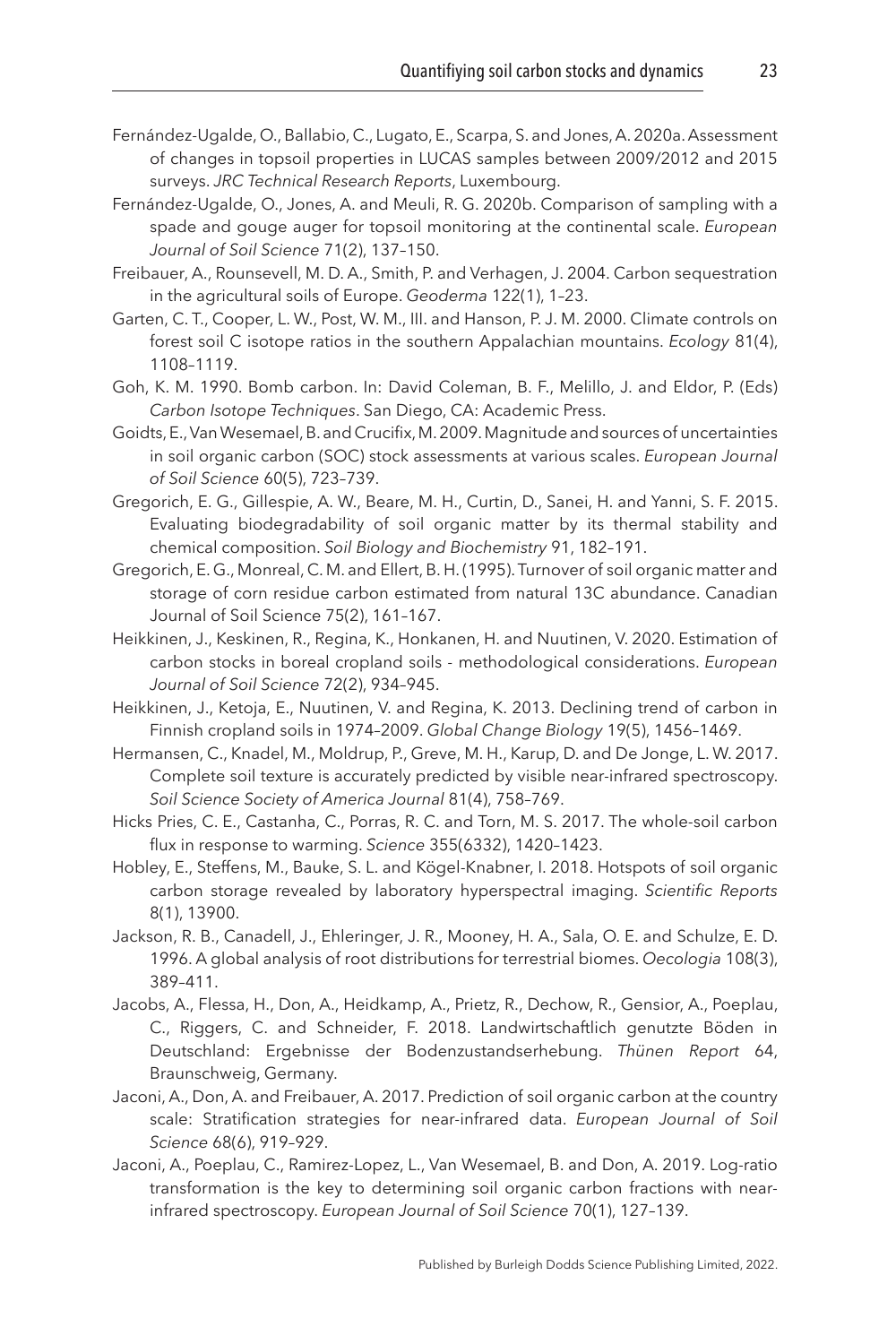- <span id="page-24-3"></span>Jiang, Z.-D., Wang, Q.-B., Brye, K. R., Adhikari, K., Sun, F.-J., Sun, Z.-X., Chen, S. and Owens, P. R. 2021. Quantifying organic carbon stocks using a stereological profile imaging method to account for rock fragments in stony soils. *Geoderma* 385, 114837.
- <span id="page-24-14"></span>Johnson, D., Leake, J. R., Ostle, N., Ineson, P. and Read, D. J. 2002. In situ 13CO<sub>2</sub> pulselabelling of upland grassland demonstrates a rapid pathway of carbon flux from arbuscular mycorrhizal mycelia to the soil. *New Phytologist* 153(2), 327–334.
- <span id="page-24-2"></span>Kaur, R., Kumar, S. and Gurung, H. P. 2002. A pedo-transfer function (PTF) for estimating soil bulk density from basic soil data and its comparison with existing PTFs. *Soil Research* 40(5), 847–858.
- <span id="page-24-10"></span>Keeling, R. F., Graven, H. D., Welp, L. R., Resplandy, L., BI, J., Piper, S. C., Sun, Y., Bollenbacher, A. and Meijer, H. A. J. 2017. Trend in 13C discrimination of land photosynthesis. Proceedings of the National Academy of Sciences 114, 10361–10366.
- <span id="page-24-9"></span>Kohl, L., Laganière, J., Edwards, K. A., Billings, S. A., Morrill, P. L., Van Biesen, G. and Ziegler, S. E. 2015. Distinct fungal and bacterial δ13C signatures as potential drivers of increasing δ13C of soil organic matter with depth. *Biogeochemistry* 124(1–3), 13–26.
- <span id="page-24-12"></span>Krull, E. S. and Retallack, G. J. 2000. δ13C depth profiles from paleosols across the Permian-Triassic boundary: Evidence for methane release. *GSA Bulletin* 112, 1459–1472.
- <span id="page-24-11"></span>Krull, E. S. and Skjemstad, J. O. 2003. δ13C and δ15N profiles in (14)C-dated Oxisol and Vertisols as a function of soil chemistry and mineralogy. *Geoderma* 112, 1–29.
- <span id="page-24-8"></span>Lavallee, J. M., Soong, J. L. and Cotrufo, M. F. 2020. Conceptualizing soil organic matter into particulate and mineral-associated forms to address global change in the 21st century. *Global Change Biology* 26(1), 261–273.
- <span id="page-24-5"></span>Luan, J., Liu, S., Chang, S. X., Wang, J., Zhu, X., Liu, K. and Wu, J. 2014. Different effects of warming and cooling on the decomposition of soil organic matter in warm– temperate oak forests: A reciprocal translocation experiment. *Biogeochemistry* 121(3), 551–564.
- <span id="page-24-7"></span>Luo, Z., Wang, E., Fillery, I. R. P., Macdonald, L. M., Huth, N. and Baldock, J. 2014. Modelling soil carbon and nitrogen dynamics using measurable and conceptual soil organic matter pools in APSIM. *Agriculture, Ecosystems and Environment* 186, 94–104.
- <span id="page-24-1"></span>Luo, Z., Wang, E. and Sun, O. J. 2010. Can no-tillage stimulate carbon sequestration in agricultural soils? A meta-analysis of paired experiments. *Agriculture, Ecosystems and Environment* 139(1–2), 224–231.
- <span id="page-24-15"></span>Luo, Z., Wang, G., Xiao, L., Mao, X., Guo, X. and Cowie, A. L., Zhang, S. and Wang, M. Submitted. *Most Root-Derived Carbon Inputs Do Not Contribute to the Global Bulk Soil Carbon Pool*. Research Square. DOI:10.21203[/rs.3.rs-65178/v1.](http://rs.3.rs-65178/v1)
- <span id="page-24-6"></span>Lutfalla, S., Chenu, C. and Barré, P. 2014. Are chemical oxidation methods relevant to isolate a soil pool of centennial carbon? *Biogeochemistry* 118(1–3), 135–139.
- <span id="page-24-4"></span>O'Gorman, E. J., Benstead, J. P., Cross, W. F., Friberg, N., Hood, J. M., Johnson, P. W., Sigurdsson, B. D. and Woodward, G. 2014. Climate change and geothermal ecosystems: Natural laboratories, sentinel systems, and future refugia. *Global Change Biology* 20(11), 3291–3299.
- <span id="page-24-0"></span>Orgiazzi, A., Ballabio, C., Panagos, P., Jones, A. and Fernández-Ugalde, O. 2018. LUCAS Soil, the largest expandable soil dataset for Europe: A review. *European Journal of Soil Science* 69(1), 140–153.
- <span id="page-24-13"></span>Paul, E. A., Collins, H. P. and Leavitt, S. W. 2001. Dynamics of resistant soil carbon of Midwestern agricultural soils measured by naturally occurring 14C abundance. *Geoderma* 104(3–4), 239–256.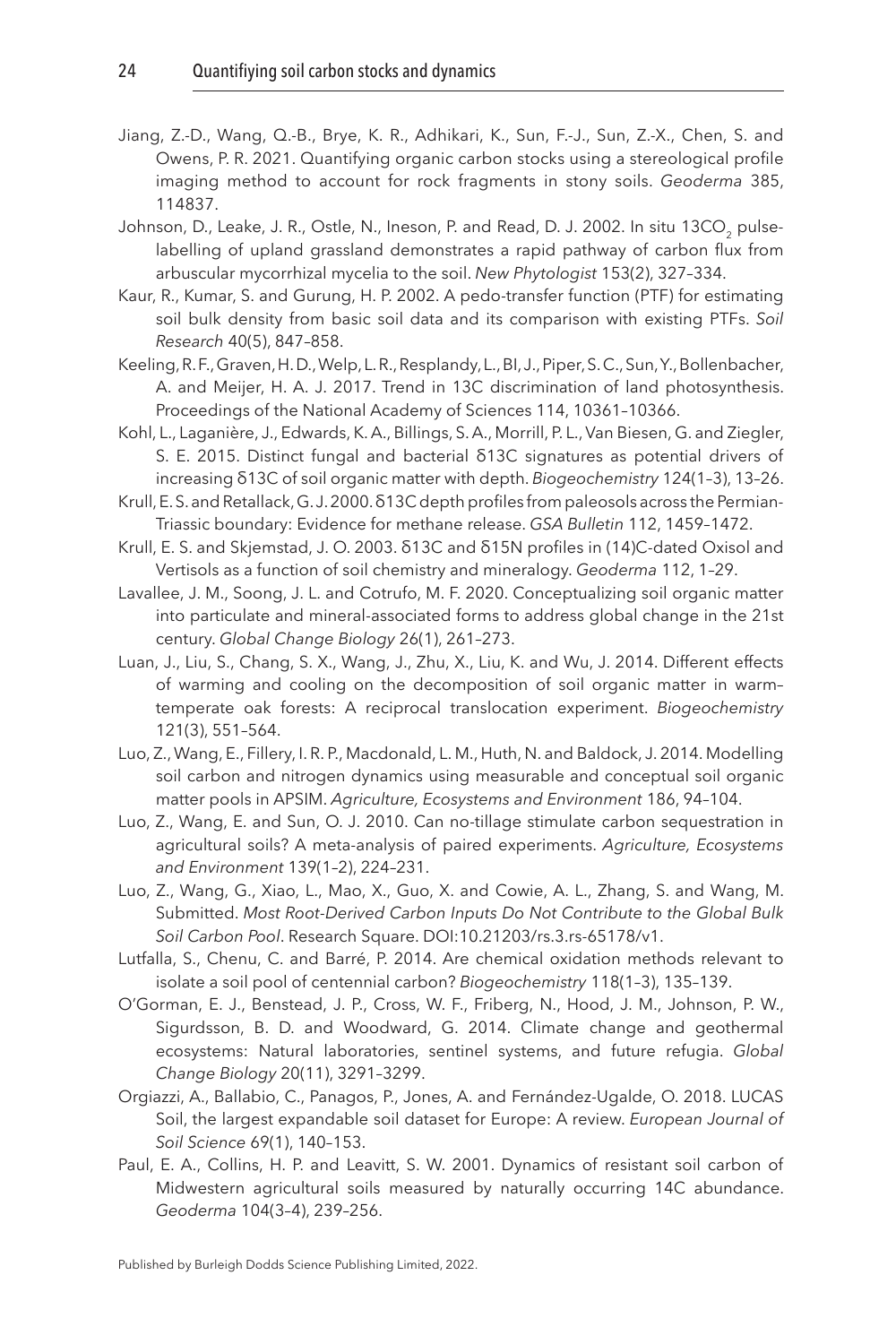- <span id="page-25-11"></span>Paul, E. A., Follett, R. F., Leavitt, S. W., Halvorson, A., Peterson, G. A. and Lyon, D. J. 1997. Radiocarbon dating for determination of soil organic matter pool sizes and dynamics. *Soil Science Society of America Journal* 61(4), 1058–1067.
- <span id="page-25-13"></span>Peltre, C., Fernández, J. M., Craine, J. M. and Plante, A. F. 2013. Relationships between biological and thermal indices of soil organic matter stability differ with soil organic carbon level. *Soil Science Society of America Journal* 77(6), 2020–2028.
- <span id="page-25-5"></span>Pickett, S. T. 1989. Space-for-time substitution as an alternative to long-term studies. In: Likens, G. E. (Eds) *Long-Term Studies in Ecology*. New York: Springer.
- <span id="page-25-12"></span>Plante, A. F., Fernández, J. M. and Leifeld, J. 2009. Application of thermal analysis techniques in soil science. *Geoderma* 153(1–2), 1–10.
- <span id="page-25-8"></span>Poeplau, C., Barré, P., Cécillon, L., Baudin, F. and Sigurdsson, B. D. 2019. Changes in the Rock-Eval signature of soil organic carbon upon extreme soil warming and chemical oxidation: A comparison. *Geoderma* 337, 181–190.
- <span id="page-25-4"></span>Poeplau, C., Bolinder, M. A. and Kätterer, T. 2016. Towards an unbiased method for quantifying treatment effects on soil carbon in long-term experiments considering initial within-field variation. *Geoderma* 267, 41–47.
- <span id="page-25-10"></span>Poeplau, C. and Don, A. 2014. Soil carbon changes under Miscanthus driven by C4 accumulation and C3 decompostion–toward a default sequestration function. *GCB Bioenergy* 6(4), 327–338.
- <span id="page-25-14"></span>Poeplau, C., Don, A. and Schneider, F. 2021. Roots are key to increasing the mean residence time of organic carbon entering temperate agricultural soils. *Global Change Biology* 27(19), 4921–4934.
- <span id="page-25-7"></span>Poeplau, C., Don, A., Six, J., Kaiser, M., Benbi, D., Chenu, C., Cotrufo, M. F., Derrien, D., Gioacchini, P., Grand, S., Gregorich, E., Griepentrog, M., Gunina, A., Haddix, M., Kuzyakov, Y., Kühnel, A., Macdonald, L. M., Soong, J., Trigalet, S., Vermeire, M., Rovira, P., Van Wesemael, B., Wiesmeier, M., Yeasmin, S., Yevdokimov, I. and Nieder, R. 2018. Isolating organic carbon fractions with varying turnover rates in temperate agricultural soils: A comprehensive method comparison. *Soil Biology and Biochemistry* 125, 10–26.
- <span id="page-25-1"></span>Poeplau, C., Jacobs, A., Don, A., Vos, C., Schneider, F., Wittnebel, M., Tiemeyer, B., Heidkamp, A., Prietz, R. and Flessa, H. 2020. Stocks of organic carbon in German agricultural soils—Key results of the first comprehensive inventory. *Journal of Plant Nutrition and Soil Science* 183(6), 665–681.
- <span id="page-25-2"></span>Poeplau, C., Vos, C. and Don, A. 2017. Soil organic carbon stocks are systematically overestimated by misuse of the parameters bulk density and rock fragment content. *Soil* 3(1), 61–66.
- <span id="page-25-9"></span>Powers, J. S. and Schlesinger, W. H. 2002. Geographic and vertical patterns of stable carbon isotopes in tropical rain forest soils of Costa Rica. *Geoderma* 109(1–2), 141–160.
- <span id="page-25-6"></span>Quezada, J. C., Etter, A., Ghazoul, J., Buttler, A. and Guillaume, T. 2019. Carbon neutral expansion of oil palm plantations in the Neotropics. *Science Advances* 5(11), eaaw4418.
- <span id="page-25-3"></span>Rovira, P., Sauras, T., Salgado, J. and Merino, A. 2015. Towards sound comparisons of soil carbon stocks: A proposal based on the cumulative coordinates approach. *Catena* 133, 420–431.
- <span id="page-25-0"></span>Saby, N. P. A., Bellamy, P. H., Morvan, X., Arrouays, D., Jones, R. J. A., Verheijen, F. G. A., Kibblewhite, M. G., Verdoodt, A., Üveges, J. B., Freudenschuss, A. and Simota, C. 2008. Will European soil-monitoring networks be able to detect changes in topsoil organic carbon content? *Global Change Biology* 14(10), 2432–2442.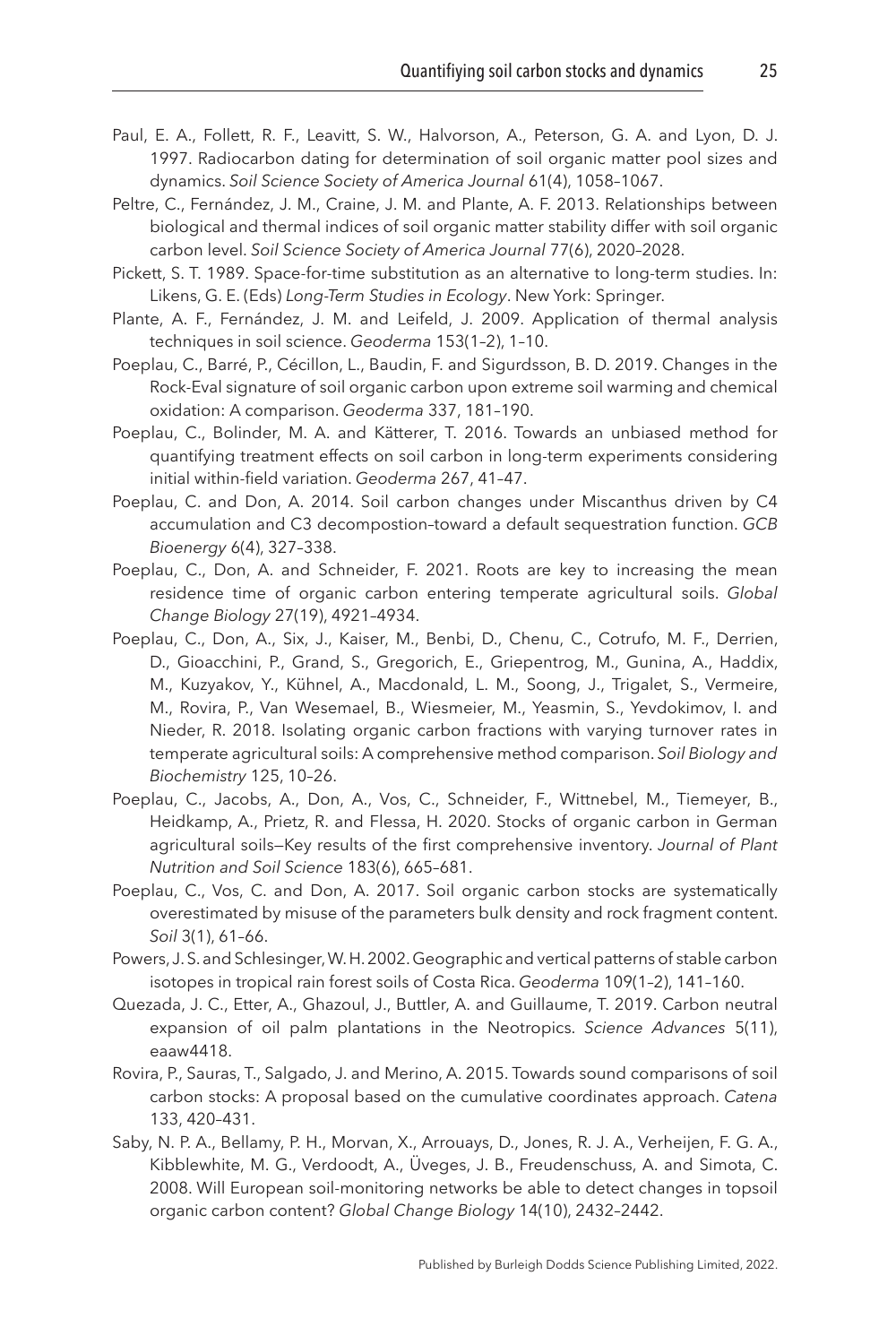- <span id="page-26-12"></span>Sanderman, J., Amundson, R. G. and Baldocchi, D. D. 2003. Application of eddy covariance measurements to the temperature dependence of soil organic matter mean residence time. *Global Biogeochemical Cycles* 17(2), 1–15.
- <span id="page-26-5"></span>Schneider, F., Amelung, W. and Don, A. 2020. Origin of carbon in agricultural soil profiles deduced from depth gradients of C:N ratios, carbon fractions, δ13C and δ15N values. *Plant and Soil* 460(1–2), 123–148.
- <span id="page-26-3"></span>Schöning, I., Totsche, K. U. and Kögel-Knabner, I. 2006. Small scale spatial variability of organic carbon stocks in litter and solum of a forested luvisol. *Geoderma* 136(3–4), 631–642.
- <span id="page-26-2"></span>Schrumpf, M., Schulze, E. D., Kaiser, K. and Schumacher, J. 2011. How accurately can soil organic carbon stocks and stock changes be quantified by soil inventories? *Biogeosciences* 8(5), 1193–1212.
- <span id="page-26-11"></span>Sierra, C. A., Müller, M., Metzler, H., Manzoni, S. and Trumbore, S. E. 2017. The muddle of ages, turnover, transit, and residence times in the carbon cycle. *Global Change Biology* 23(5), 1763–1773.
- <span id="page-26-9"></span>Sigurdsson, B. D., Leblans, N. I. W., Dauwe, S., Gudmundsdottir, E., Gundersen, P., Gunnarsdottir, G. E., Holmstrup, M., Ilieva-Makulec, K., Katterer, T., Marteinsdottir, B.-S., Maljanen, M., Oddsdóttir, E. S., Ostonen, I., Peñuelas, J., Poeplau, C., Richter, A., Sigurðsson, P., Van Bodegom, P., Wallander, H., Weedon, J. and Janssens, I. 2016. Geothermal ecosystems as natural climate change experiments: The ForHot research site in Iceland as a case study. *Icelandic Agricultural Sciences-Reykjavik, Akureyri* 29, 53–71.
- <span id="page-26-1"></span>Smith, P. 2004. How long before a change in soil organic carbon can be detected? *Global Change Biology* 10(11), 1878–1883.
- <span id="page-26-8"></span>Smith, P., Chapman, S. J., Scott, W. A., Black, H. I. J., Wattenbach, M., Milne, R., Campbell, C. D., Lilly, A., Ostle, N., Levy, P. E., Lumsdon, D. G., Millard, P., Towers, W., Zaehle, S. and Smith, J. U. 2007. Climate change cannot be entirely responsible for soil carbon loss observed in England and Wales, 1978–2003. *Global Change Biology* 13(12), 2605–2609.
- <span id="page-26-0"></span>Smith, P., Soussana, J. F., Angers, D., Schipper, L., Chenu, C., Rasse, D. P., Batjes, N. H., Van Egmond, F., Mcneill, S., Kuhnert, M., Arias-Navarro, C., Olesen, J. E., Chirinda, N., Fornara, D., Wollenberg, E., Álvaro-Fuentes, J., Sanz-Cobena, A. and Klumpp, K. 2020. How to measure, report and verify soil carbon change to realize the potential of soil carbon sequestration for atmospheric greenhouse gas removal. *Global Change Biology* 26(1), 219–241.
- <span id="page-26-7"></span>Sposito, G., Giraldez, J. V. and Reginato, R. J. 1976. The theoretical interpretation of field observations of soil swelling through a material coordinate transformation. *Soil Science Society of America Journal* 40(2), 208–211.
- <span id="page-26-6"></span>Steffens, M. and Buddenbaum, H. 2013. Laboratory imaging spectroscopy of a stagnic luvisol profile—High resolution soil characterisation, classification and mapping of elemental concentrations. *Geoderma* 195–196, 122–132.
- <span id="page-26-10"></span>Swinnen, J., Van Veen, J. A. and Merckx, R. 1994. 14C pulse-labelling of field-grown spring wheat: An evaluation of its use in rhizosphere carbon budget estimations. *Soil Biology and Biochemistry* 26(2), 161–170.
- <span id="page-26-4"></span>Tautges, N. E., Chiartas, J. L., Gaudin, A. C. M., O'Geen, A. T., Herrera, I. and Scow, K. M. 2019. Deep soil inventories reveal that impacts of cover crops and compost on soil carbon sequestration differ in surface and subsurface soils. *Global Change Biology* 25(11), 3753–3766.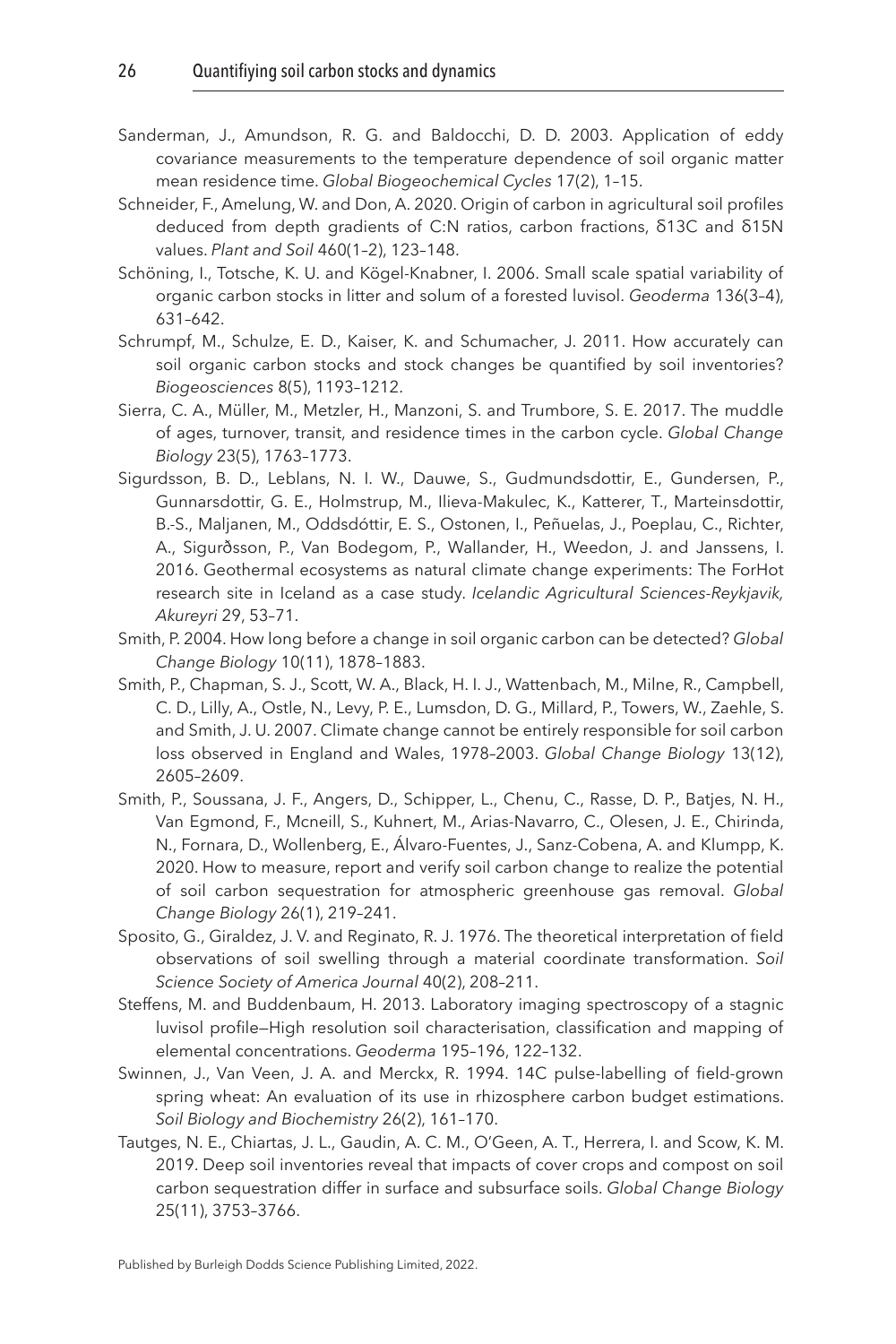- <span id="page-27-14"></span>Trumbore, S. E., Vogel, J. S. and Southon, J. R. 1989. AMS C-14 measurements of fractionated soil organic matter- an approach to deciphering the soil carbon cycle. *Radiocarbon* 31(3), 644–654.
- <span id="page-27-6"></span>Vadeboncoeur, M. A., Hamburg, S. P., Blum, J. D., Pennino, M. J., Yanai, R. D. and Johnson, C. E. 2012. The quantitative soil pit method for measuring belowground carbon and nitrogen stocks. *Soil Science Society of America Journal* 76(6), 2241–2255.
- <span id="page-27-3"></span>VandenBygaart, A. J. 2006. Monitoring soil organic carbon stock changes in agricultural landscapes: Issues and a proposed approach. *Canadian Journal of Soil Science* 86(3), 451–463.
- <span id="page-27-2"></span>VandenBygaart, A. J. and Angers, D. A. 2006. Towards accurate measurements of soil organic carbon stock change in agroecosystems. *Canadian Journal of Soil Science* 86(3), 465–471.
- <span id="page-27-10"></span>Vesterdal, L., Ritter, E. and Gundersen, P. 2002. Change in soil organic carbon following afforestation of former arable land. *Forest Ecology and Management* 169(1–2), 137–147.
- <span id="page-27-0"></span>Viscarra Rossel, R. A. and Brus, D. J. 2018. The cost-efficiency and reliability of two methods for soil organic C accounting. *Land Degradation and Development* 29(3), 506–520.
- <span id="page-27-4"></span>Viscarra Rossel, R. A., Brus, D. J., Lobsey, C., Shi, Z. and Mclachlan, G. 2016. Baseline estimates of soil organic carbon by proximal sensing: Comparing design-based, model-assisted and model-based inference. *Geoderma* 265, 152–163.
- <span id="page-27-7"></span>Vohland, M., Ludwig, M., Thiele-Bruhn, S. and Ludwig, B. 2014. Determination of soil properties with visible to near- and mid-infrared spectroscopy: Effects of spectral variable selection. *Geoderma* 223–225, 88–96.
- <span id="page-27-8"></span>von Haden, A. C., Yang, W. H. and Delucia, E. H. 2020. Soils' dirty little secret: Depth-based comparisons can be inadequate for quantifying changes in soil organic carbon and other mineral soil properties. *Global Change Biology* 26(7), 3759–3770.
- <span id="page-27-11"></span>von Lützow, M., Kogel-Knabner, I., Ekschmittb, K., Flessa, H., Guggenberger, G., Matzner, E. and Marschner, B. 2007. SOM fractionation methods: Relevance to functional pools and to stabilization mechanisms. *Soil Biology and Biochemistry* 39(9), 2183–2207.
- <span id="page-27-12"></span>Waksman, S. A. 1925. What is humus? *Proceedings of the National Academy of Sciences of the United States of America* 11(8), 463–468.
- <span id="page-27-5"></span>Walter, K., Don, A., Tiemeyer, B. and Freibauer, A. 2016. Determining soil bulk density for carbon stock calculations: A systematic method comparison. *Soil Science Society of America Journal* 80(3), 579–591.
- <span id="page-27-13"></span>Wang, C., Houlton, B. Z., Liu, D., Hou, J., Cheng, W. and Bai, E. 2018. Stable isotopic constraints on global soil organic carbon turnover. *Biogeosciences* 15(4), 987–995.
- <span id="page-27-9"></span>Wendt, J. W. and Hauser, S. 2013. An equivalent soil mass procedure for monitoring soil organic carbon in multiple soil layers. *European Journal of Soil Science* 64(1), 58–65.
- <span id="page-27-1"></span>Wiese, L. D., Alcántara-Shivapatham, V. and Wollenberg, L. 2019. Enhancing Nationally Determined Contribution (NDC) ambition for soil organic carbon protection and sequestration. *CCAFS Info Notes*, Wageningen, NL. Available at: [https://ccafs.cgiar](http://dx.doi.org/https://ccafs.cgiar.org/) [.org/.](http://dx.doi.org/https://ccafs.cgiar.org/)
- <span id="page-27-15"></span>Wild, E. M., Arlamovsky, K. A., Golser, R., Kutschera, W., Priller, A., Puchegger, S., Rom, W., Steier, P. and Vycudilik, W. 2000. 14C dating with the bomb peak: An application to forensic medicine. *Nuclear Instruments and Methods in Physics Research Section B: Beam Interactions with Materials and Atoms* 172(1–4), 944–950.